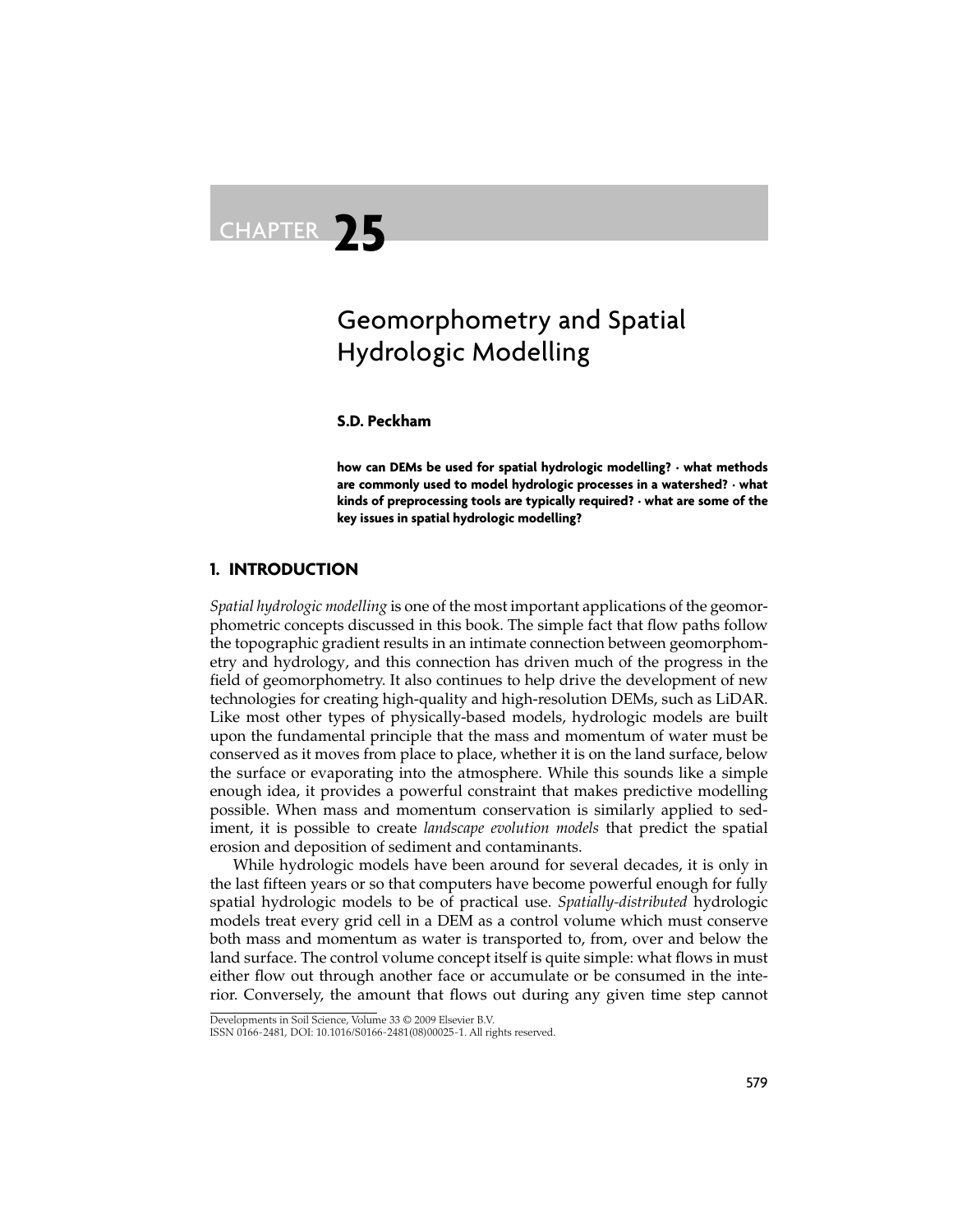exceed the amount that flows in during that time step plus the amount already stored inside. However, the number of grid cells required to adequately resolve the transport within a river basin, in addition to the small size of the timesteps required for a spatial model to be numerically stable, results in a computational cost that until recently was prohibitive.

REMARK 1. *Since flow paths follow the topographic gradient, there is an intimate connection between geomorphometry and hydrology. Spatial hydrologic models make use of several DEM-derived grids especially grids of slope, aspect (flow direction)and contributing area.*

For a variety of reasons, including the computational cost of fully spatial models and the fact that data required for more advanced models is often unavailable, researchers have invested a great deal of effort into finding ways to simplify the problem. This has resulted in many different types of hydrologic models. For example, *lumped models* employ a small number of "*representative units*" (very large, but carefully-chosen control volumes), with simple methods to route flow between the units. Another strategy for reducing the complexity of hydrologic models is to use concepts such as *hydrologic similarity* to essentially collapse the 2D (or 3D) problem to a 1D problem. For example, TOPMODEL (Beven and Kirkby, 1979) defines a *topographic index* or wetness index and then lumps all grid cells with the same value of this index together under the assumption that they will have the same hydrologic response. Similarly, many models lump together all grid cells with the same elevation (via the *hypsometric curve* or *area–altitude function*) to simplify the problem of computing certain quantities such as snowmelt. All grid cells with a given *flow distance* to a basin outlet can also be lumped together (via the *width function* or *area–distance function*) and this is the main idea behind the concept of the *instantaneous unit hydrograph*. While models such as these can be quite useful and require less input data, they all employ simplifying assumptions that prevent them from addressing general problems of interest. In addition, these assumptions are often difficult to check and are therefore a source of uncertainty. In essence, these types of models gain their speed by mapping many different (albeit similar) 3D flow problems to the same 1D problem in the hope that the lost differences don't matter much. While geomorphometric grids are used to prepare input data for virtually all hydrologic models, fully spatial models make direct use of these grids. For this reason, and in order to limit the scope of the discussion, this chapter will focus on fully-spatial models.

There are now many different spatial hydrologic models available, and their popularity, sophistication and ease-of-use continues to grow with every passing year. A few representative examples of some highly-developed spatial models are: *Mike SHE* (a product of Danish Hydraulics Institute, Denmark), Gridded Surface Subsurface Hydrologic Analysis (*GSSHA*), *CASC2D* (Julien et al., 1995; Ogden and Julien, 2002), *PRMS* (Leavesley et al., 1991), *DHVSM* (Wigmosta et al., 1994) and *TopoFlow*. Rather than attempt to review or compare various models, the main goal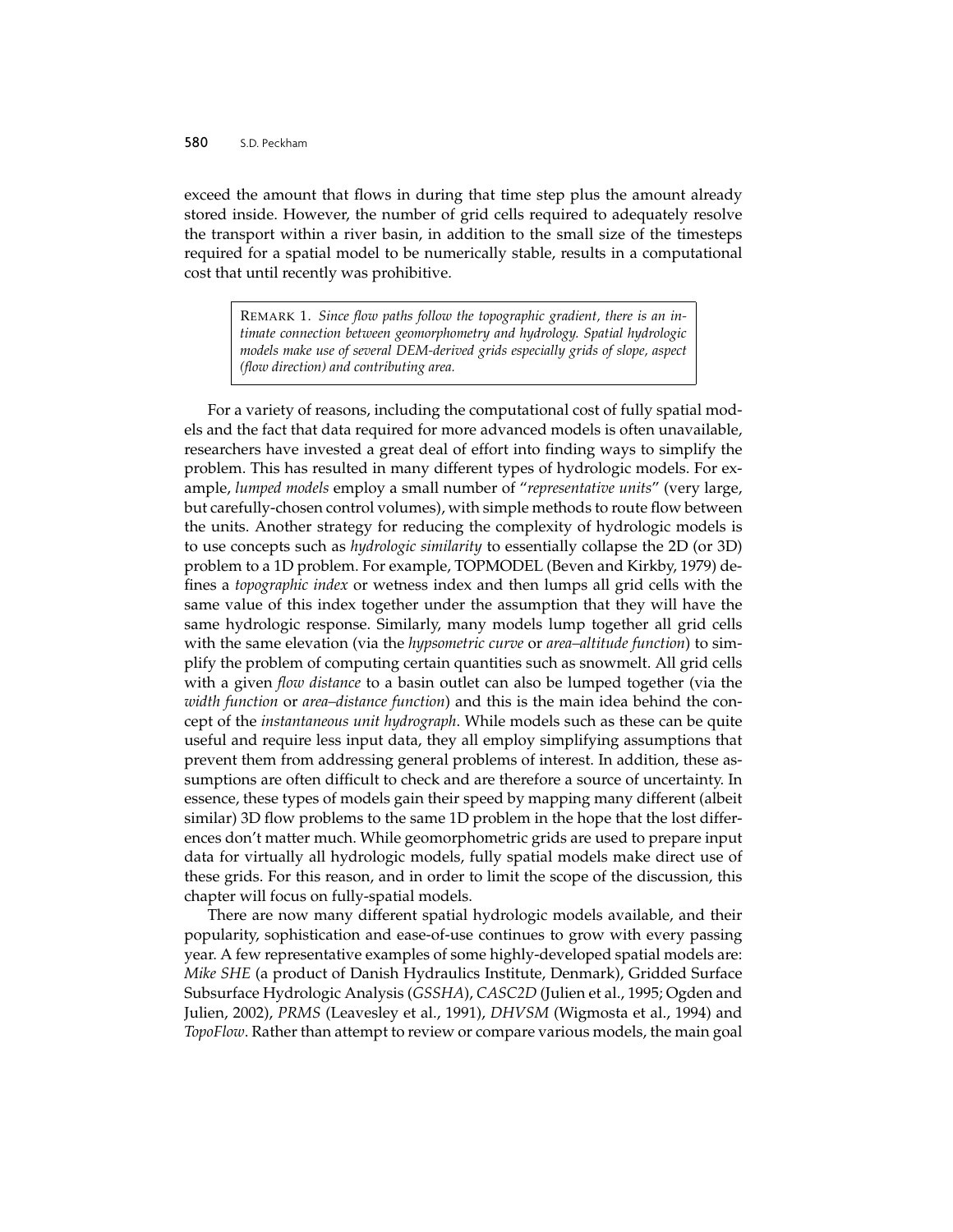of this chapter is to discuss basic concepts that are common to virtually all spatial hydrologic models.

REMARK 2. Hydrologic processes in a watershed (e.g. snowmelt) may be mod*elled with either simple methods (e.g. degree-day) or very sophisticated methods (e.g. energy-balance), based partly on the input data that is available.*

It will be seen throughout this chapter that grids of elevation, slope, aspect and contributing area all play fundamental roles in spatial hydrologic modelling. Some of these actually play multiple roles. For example, slope and aspect are needed to determine the velocity of surface (and subsurface) flow, but also determine the amount of solar radiation that is available for evapotranspiration and melting snow. The DEM grid spacing that is required depends on the application, but as a general rule should be sufficient to adequately resolve the local hillslope scale. This scale marks the transition in process dominance from hillslope processes to channel processes. It is typically between 10 and 100 m, but may be larger for arid regions. As a result of the Shuttle Radar Topography Mission (SRTM), DEMs with a grid spacing less than 100 m are now available for much of the Earth. In addition, LiDAR DEMs with a grid spacing less than 10 m can now be purchased from private firms for specific areas. Many of the DEMs produced by government agencies (e.g. the U.S. Geological Survey and Geoscience Australia) now use an algorithm such as ANUDEM (Hutchinson, 1989) to produce "*hydrologically sound*" DEMs which makes them better suited to hydrologic applications (see also Section 3.2 in Chapter 2).

This chapter has been organised as follows. Section 2 discusses several key hydrologic processes and how they are typically incorporated into spatial models. Note that spatial hydrologic models integrate many branches of hydrology and there are many different approaches for modelling any given process, from simple to very complex. It is therefore impossible to give a complete treatment of this subject in this chapter. For a greater level of detail the reader is referred to textbooks and monographs such as Henderson (1966), Eagleson (1970), Freeze and Cherry (1979), Welty et al. (1984), Beven (2000), Dingman (2002), Smith (2002). The goal here is to highlight the most fundamental concepts that are common between spatial models and to show how they incorporate geomorphometric grids. Section 3 discusses scale issues in spatial hydrologic modelling. Section 4 provides a brief discussion of preprocessing tools that are typically needed in order to prepare required input data. Section 5 is a simple case study in which a model called TopoFlow is used to simulate the hydrologic response of a small ungauged watershed in the Baranja Hill case study.

# **2. SPATIAL HYDROLOGIC MODELLING: PROCESSES AND METHODS**

#### 2.1 The control volume concept

Spatially-distributed hydrologic models are based on applying the control volume concept to every grid cell in a digital elevation model (DEM). It is helpful to imagine a box-shaped control volume resting on the land surface such that its top and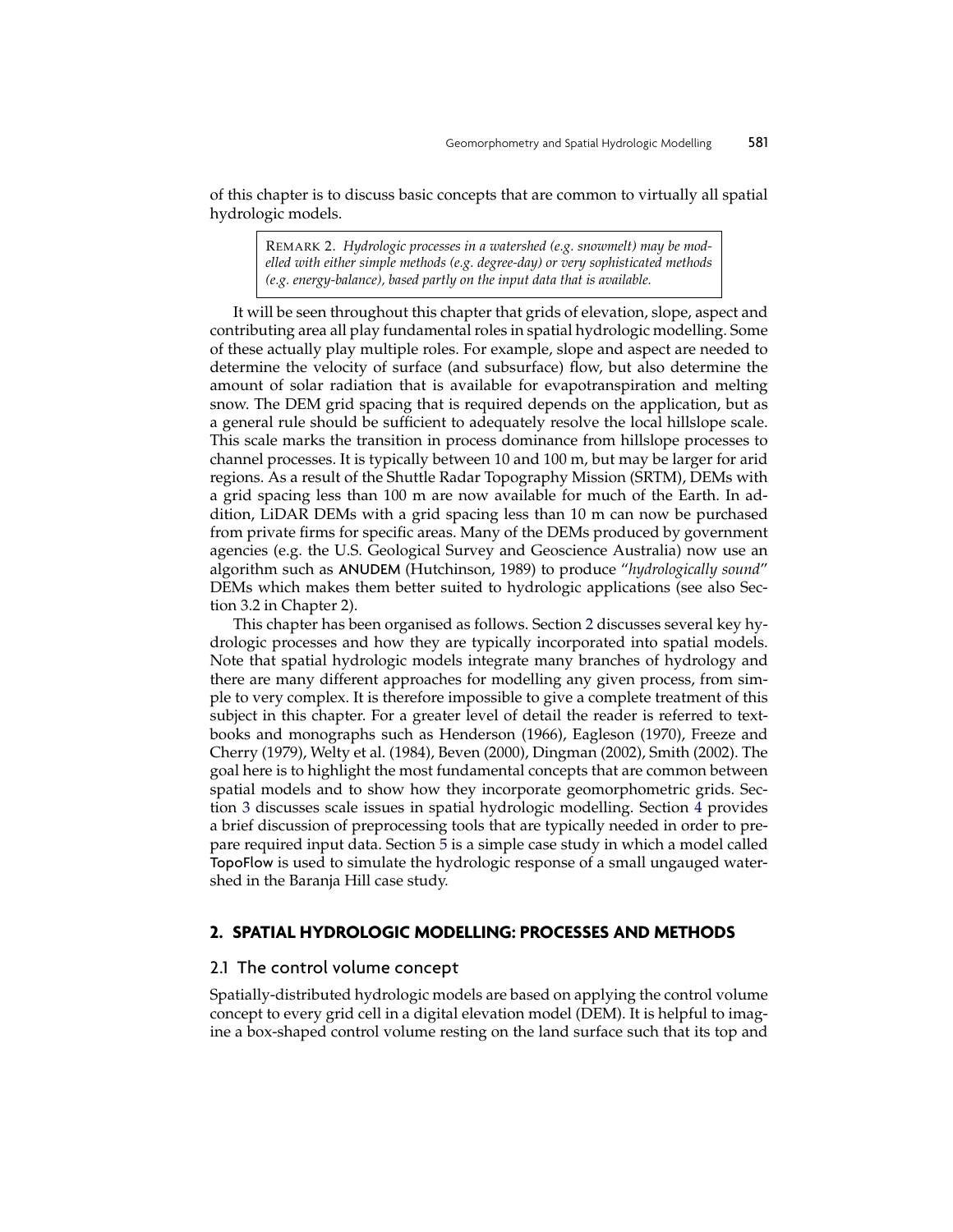

**FIGURE 1** A grid-cell control volume resting on the land surface and filled with water to a depth, *d*. Precipitation, *P*, snowmelt, *M*, evapotranspiration, *E*, infiltration, *I*, and groundwater seepage, *G* add or remove water from the top and bottom faces, while surface water flows through the four vertical faces. Overland flow is shown, but a grid cell may instead contain a single, sinuous channel with a width less than the grid spacing.

bottom faces have the *x* and *y* dimensions of a DEM grid cell and such that the height of the box is greater than the local water depth (see Figure 1). Water flowing from cell to cell across the land surface flows horizontally through the four vertical faces of this box, according to the D8, D-Infinity or Mass Flux method (see Section 3.2 in Chapter 7). For overland flow, the entire bottom of the box may be wetted and 2D modelling of the flow is possible. For channelised flow, the grid cell dimensions are typically much larger than the channel width, so channel width must be specified as a separate grid, along with an appropriate sinuosity in order to properly compute mass and momentum balance.

Runoff-generating processes can be thought of as "*injecting*" flow vertically through the top face of the box, as in the case of rainfall and snowmelt, or through the bottom of the box, as in the case of seepage from the subsurface as a result of the local water table rising to the surface. Similarly, infiltration and evapotranspiration are vertical flux processes that result in a loss of water through either the bottom or top faces of the box, respectively. If a grid cell contains a channel, then the volume of surface water stored in the box depends on the channel dimensions and water depth, *d*, otherwise it depends on the grid cell dimensions and water depth.

The net vertical flux into the box may be referred to as the *effective rainrate*, *R*, and is the runoff that was generated within the box. It is given by the equation:

$$
R = (P + M + G) - (E + I)
$$
\n(2.1)

where *P* is the precipitation rate, *M* is snowmelt rate, *G* is the rate of subsurface seepage, *E* is the evapotranspiration rate and *I* is the infiltration rate.

Each of these six quantities varies both spatially and in time and is therefore stored as a grid of values that change over time. Each also has units of [mm/hr]. Methods for computing these quantities are outlined in the next few subsections of this chapter. Note that the total runoff from the box is not equivalent to the effective rainrate because it consists of the effective rainrate *plus* any amount that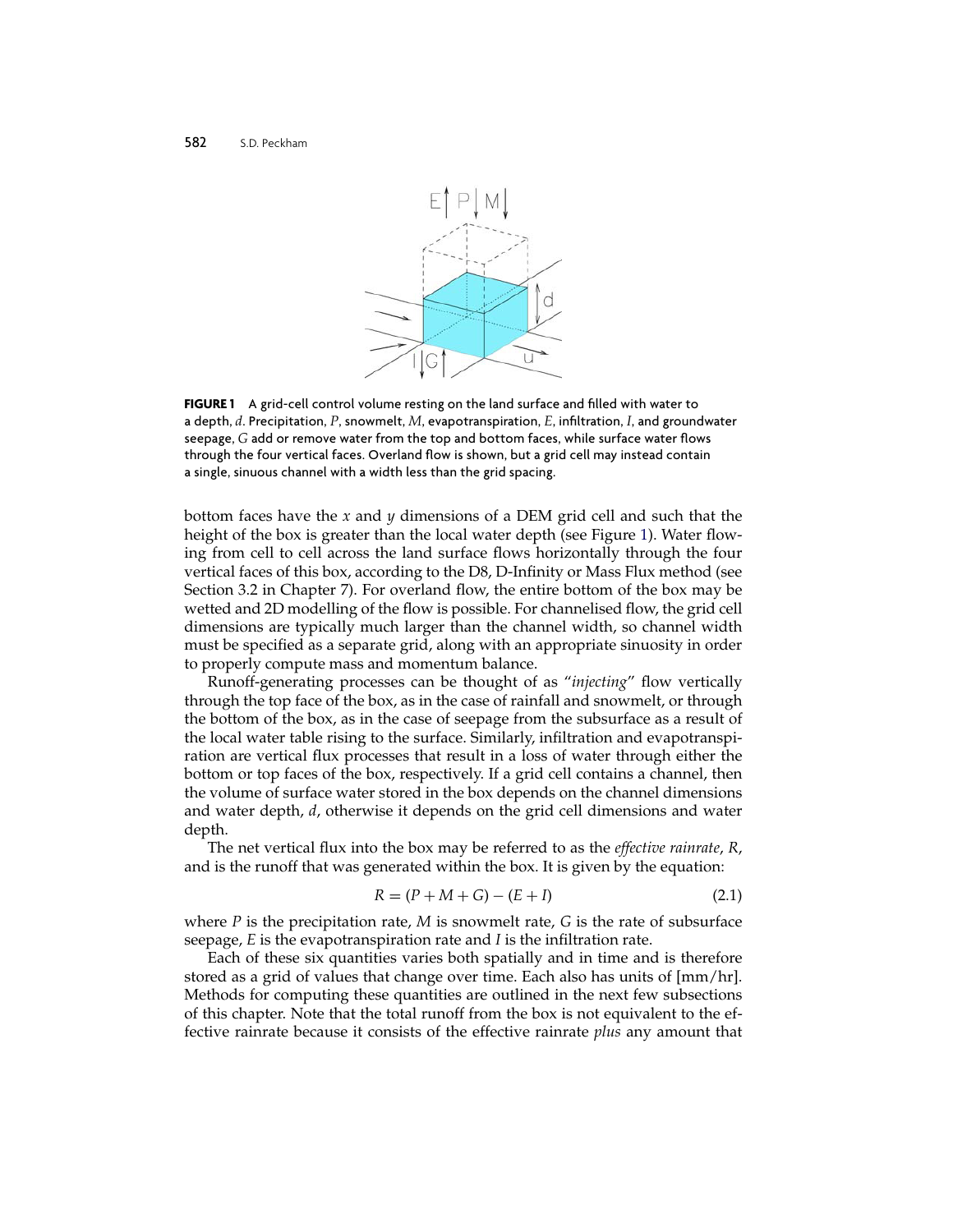flowed horizontally into the box and was not consumed by infiltration or evapotranspiration. Note also that in order to model the details of subsurface flow, it is necessary to work with an additional "*stack*" of boxes that extend down into the subsurface; e.g. there may be one such box for each of several soil layers.

In many models of fluid flow, fluxes through control volume boundaries (e.g. the vertical faces of the box) are not computed directly. Instead, the boundary integrals are converted to integrals over the interior of the box using the well-known *divergence theorem* (Welty et al., 1984). This results in differential vs. integral equations and requires computing first and second-order spatial derivatives between neighbouring cells, typically via finite-difference methods. However, if we assume that flow directions are determined by topography, which is a relatively static quantity, then flow directions between grid cells are fixed and known at the start of a model run. Under these circumstances it is straight-forward and efficient to compute boundary integrals.

#### 2.2 The precipitation process

The precipitation process differs from most of the other hydrologic processes at work in a basin in that the precipitation rate must be specified either from measurements (e.g. radar or rain gauges) or as the result of numerical simulation. All of the other processes are concerned with methods for tracking water that is already in the system as it moves from place to place (e.g. cell to cell or between surface and subsurface). For a small catchment, it may be appropriate to use measured rainrates from a single gauge for all grid cells. For larger catchments and greater realism, however, it is better to use space-time rainfall, which is stored as a grid stack, indexed by time. This grid stack may be created by spatially interpolating data from many different rain gauges. Input data for air temperature (*T*) is used to determine whether precipitation falls as rain or as snow.

In order to model how temperature decreases with increasing elevation, a grid of elevations can be used together with a lapse rate. If precipitation falls as snow  $(T < 0°C)$ , then it can be stored as a grid of snow depths that can change in time. If the snowmelt process is modelled, then snowmelt can contribute runoff to any grid cell that has a nonzero snow depth and an air temperature greater than  $0^{\circ}C$ .

#### 2.3 The snowmelt process

In general, the conversion of snow to liquid water is a complex process that involves a detailed exchange of energy in its various forms between the atmosphere and the snowpack. While air temperature is obviously of key importance, numerous other variables affect the meltrate, including the slope and aspect of the topography, wind speed and direction, the heights of roughness elements (e.g. vegetation) and the snow density to name a few. The *Energy-Balance Method* (Marks and Dozier, 1992; Liston, 1995; Zhang et al., 2000) in its various implementations is therefore the most sophisticated method for melting snow, but it is very data intensive. This method consists of numerous equations (see references) and generally makes use of a clear-sky radiation model (see Section 3.1 in Chapter 8; Dozier,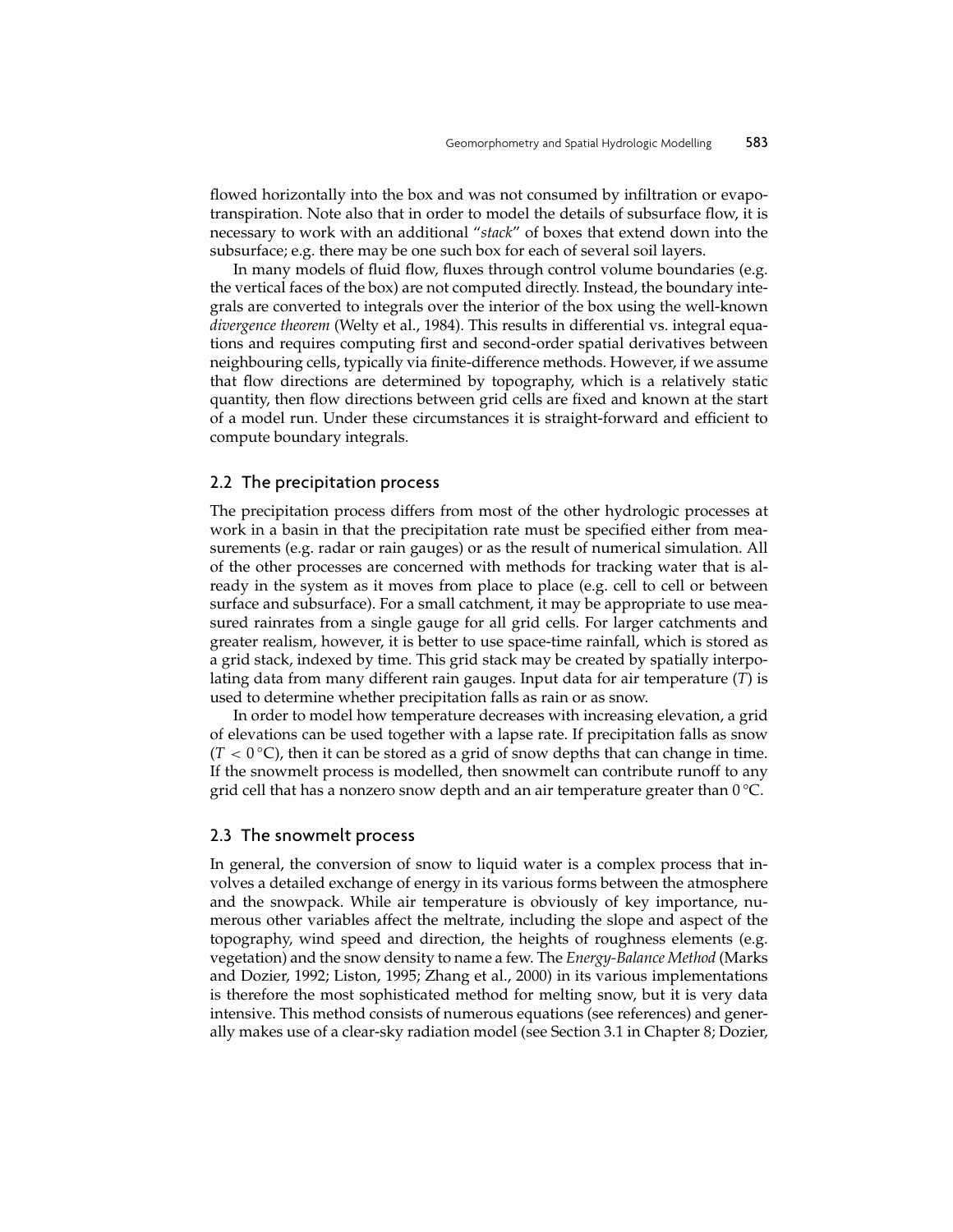

**FIGURE 2** A channel with a trapezoidal cross-section and roughness elements that would connect the centres of two DEM grid cells. The cross-section becomes triangular when the bed width is zero and rectangular when the bank angle is zero.

1980, or Dingman, 2002, Appendix E), for modelling the shortwave solar radiation and the *Stephan–Boltzmann law* for modelling the longwave radiation. Most clearsky radiation models incorporate topographic effects via slope and aspect grids extracted from DEMs.

Since the input data required for energy balance calculations is only available in well-instrumented watersheds, much simpler methods for estimating the rate of snowmelt have been developed such as various forms of the well-known *Degree-Day Method* (Beven, 2000, p. 80). The basic method predicts the meltrate using the simple formula:

$$
M = c_0 \cdot \Delta T \tag{2.2}
$$

where  $\Delta T$  is the temperature difference between the air and the snow and  $c_0$  is an empirical coefficient with units of  $\frac{\text{mm}}{\text{hr}}^{\text{o}}$ . In both the Degree-Day and Energy-Balance methods it is possible for any input variable to vary spatially and in time, and many authors suggest that  $c_0$  should vary throughout the melt season. An example comparison of these two methods is given by Bathurst and Cooley (1996). Whatever method is used, the end result is a grid sequence of snowmelt rates, *M*, that is then used in Equation (2.1).

#### 2.4 The channel flow process

Spatial hydrologic models are based on conservation of mass and momentum, and many of them make direct use of D8 flow direction grids and slope grids to compute the amount of mass and momentum that flows into and out of each grid cell. The grid cell size is generally chosen to be smaller than the hillslope scale and larger than the width of the largest channel (see Section 3). Every grid cell then has one channel associated with it that extends from the centre of the grid cell to the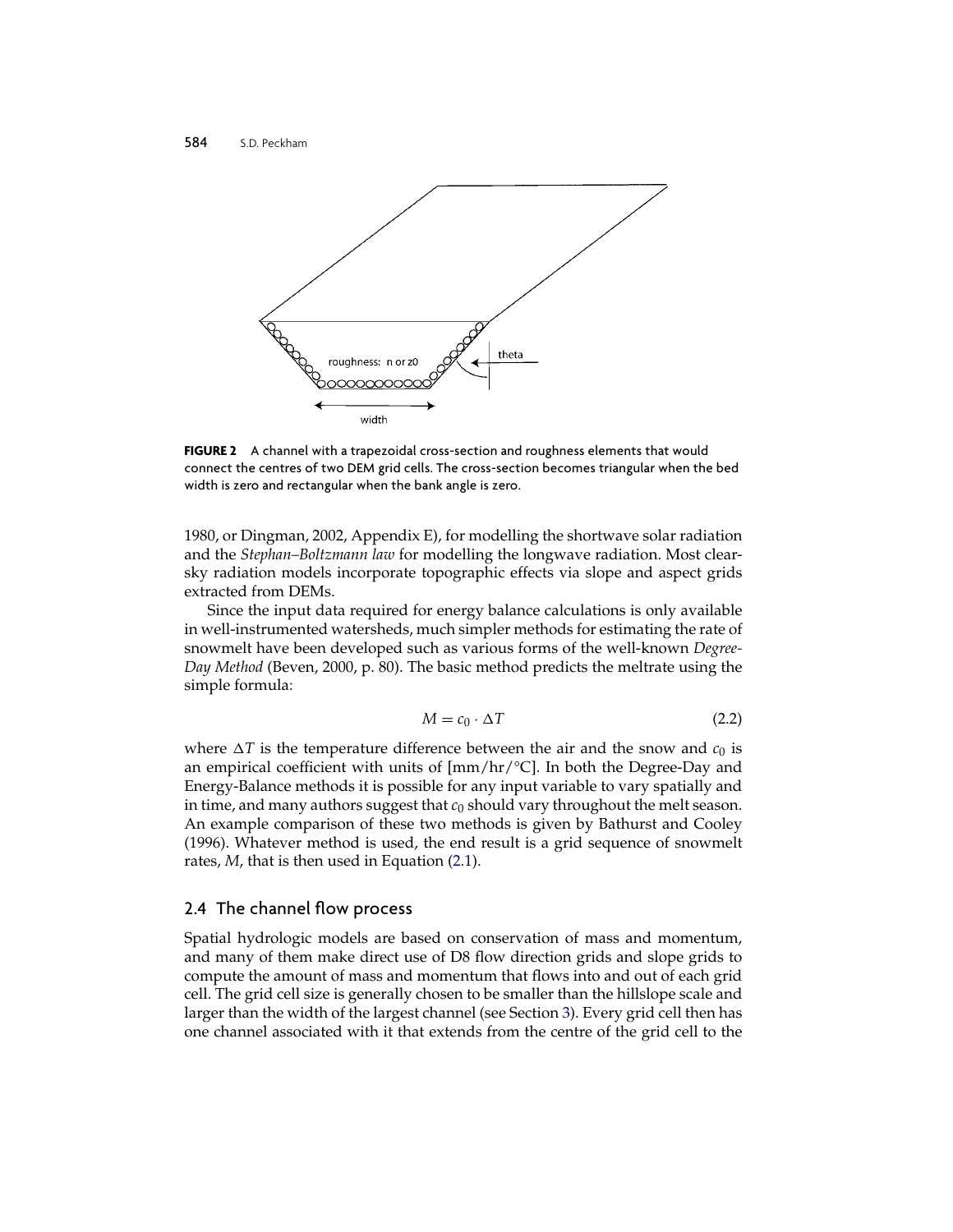centre of the grid cell that it flows to according to the D8 method. Channelised flow is then modelled as an essentially 1D process (in a treelike network of channels), while recognising that it will be necessary to store additional channel properties for every grid cell such as:

- sinuosity or channel length;
- channel bed width;
- bank angle (if trapezoidal cross sections are used) and;
- a channel roughness parameter.

One method for creating these channel property grids is discussed in Section 4.

The *kinematic wave* method is the simplest method for modelling flow in open channels and is available as an option in virtually all spatial hydrologic models. This method combines mass conservation with the simplest possible treatment of momentum conservation, namely that all terms in the general momentum equation (pressure gradient, local acceleration and convective acceleration) are negligible except the friction and gravity terms. In this case the water surface slope, energy slope and bed slope are all equal. In addition, the balance of gravity against friction (as a shear stress near the bed) results in an equation for depth-averaged flow velocity, *u*, in terms of the flow depth, *d*, bed slope (rise over run), *S*, and a roughness parameter. If the shear stress near the bed is computed using our best theoretical understanding of turbulent boundary layers (Schlicting, 1960), then this balance results in the *law of the wall*:

$$
u = (g \cdot R_h \cdot S)^{1/2} \cdot \ln\left(a \cdot \frac{d}{z_0}\right) \cdot \kappa^{-1}
$$
 (2.3)

Here, g is the gravitational constant,  $R_h$  is the *hydraulic radius*, given as the ratio of the wetted cross-sectional area and wetted perimeter (units of length), *a* is an integration constant (given by 0.368 or 0.476, depending on the formulation),  $z_0$  is the *roughness height* (units of length), and  $\kappa \approx 0.408$  is von Karman's constant.

Note that the law of the wall is general and is also used by the snowmelt energy-balance models for modelling air flow in the atmospheric boundary layer. However, in the setting of open-channel flow, an alternative known as *Manning's formula* is more often used. Manning's formula, which was determined by fitting a power-law to data gives the depth-averaged velocity as:

$$
u = \frac{R_h^{2/3} \cdot S^{1/2}}{n} \tag{2.4}
$$

where *n* is an empirical roughness parameter with the units of  $[s/m^{1/3}]$  required to make the equation dimensionally consistent. Manning's formula agrees very well with the law of the wall as long as the relative roughness,  $z_0/d$  is between about  $10^{-2}$  and  $10^{-4}$ . This is the range that is encountered in most open-channel flow problems. Smaller relative roughnesses are typically encountered in the case where wind blows over terrain and vegetation. ASCE Task Force on Friction Factors (1963) provides a good review of the long and interesting history that led to Equations (2.3) and (2.4).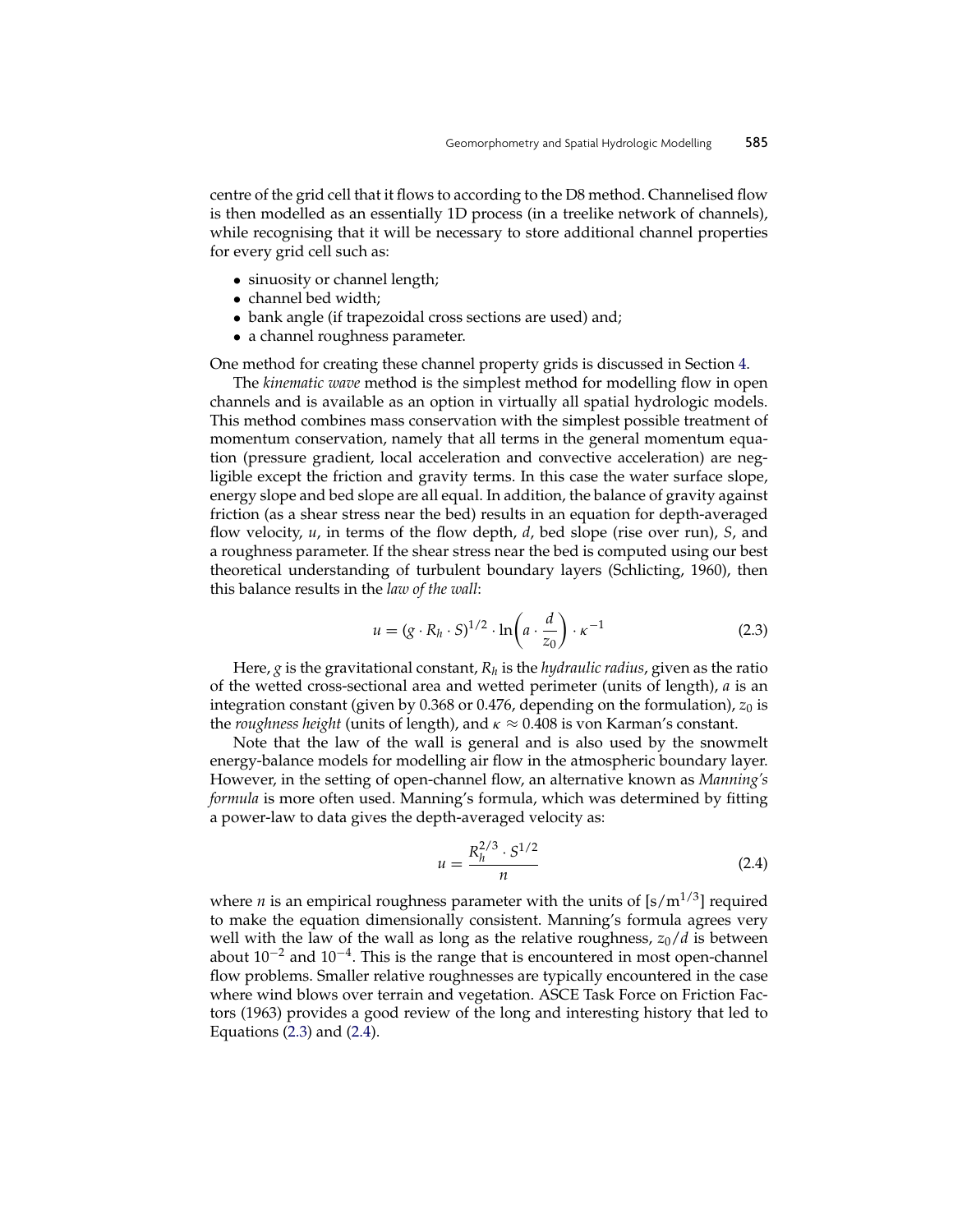While the kinematic wave method is an approximation, it often yields good results, especially when slopes are steep. The *diffusive wave* method provides a somewhat better approximation by retaining one additional term in the momentum equation, namely the pressure-gradient (water depth derivative) term. In this method, the slope of the free water surface is used instead of the bed slope, and pressure-related (e.g. backwater) effects can be modelled. Note that a general treatment of momentum conservation uses the full *St. Venant equation*, which includes the effects of gravity, friction and pressure-gradients as well as terms for local and convective acceleration. The convective acceleration term corresponds to the net flux of momentum into a given control volume. The most accurate but most computationally demanding approach retains all of the terms in the St. Venant equation and is known as the *dynamic wave* method. Interestingly, the latter two methods create a water-depth gradient and can thereby move water across flat areas (e.g. lakes) in a DEM. These areas have a bed slope of zero and therefore receive a velocity of zero in the kinematic wave method unless they are handled separately in some manner. Whether the kinematic, diffusive or dynamic wave method is used, it is necessary to compute a grid of bed slopes. Given a DEM with sufficient vertical resolution, the bed slope can be computed between each grid cell and its downstream neighbour, as indicated by a D8 flow grid (see Chapter 7).

The D8 flow direction grid indicates the (static) connectivity of the grid cells in a DEM and can therefore be used directly to simplify mass and momentum balance calculations. A D8 flow grid allows fluxes across grid cell boundaries to be computed, which makes it possible to use integral equations instead of differential equations (Welty et al., 1984). In particular, the use of integral equations is simpler because convective acceleration (momentum flux) between cells can be modelled without computing spatial derivatives. Grids for the initial flow depth, *d*, and velocity, *u*, are specified, either as all zeros or computed from channel properties and a base-level recharge rate. Given the cross-sectional shape (e.g. trapezoidal) and length, *L*, of each channel, the volume of water in the channel can be computed as  $V = A_c \cdot L$ , where  $A_c$  is the cross-sectional area. An outgoing discharge,  $Q = u \cdot A_c$ , can also be computed for every grid cell. For each time step, the change in volume  $V(i, t)$  for pixel  $i$  can then be computed as:

$$
\Delta V(i,t) = \Delta t \cdot \left[ R(i,t) \cdot \Delta x \cdot \Delta y - Q(i,t) + \sum_{k \in N} Q(k,t) \right]
$$
 (2.5)

where *R* is the excess rainrate computed from Equation (2.1),  $\Delta x$  and  $\Delta y$  are the pixel dimensions, *Q*(*i*,*t*) is the outgoing discharge from pixel *i* at time *t*, and the summation is over all of the neighbour pixels that have D8-flow into pixel *i*.

Once Equation (2.5) has been used to update *V* for each pixel, the grid of flow depths, *d*, can be updated using the channel geometry grids that give the length, bed width and bank angle of each channel. In the case of the kinematic wave approximation, the grids *d* and *S* can then be used to update the grid of flow velocities, *u*, using either Equation (2.3) or Equation (2.4). For an integral-equation version of the dynamic wave method, the velocity grid, *u*(*i*,*t*), would be incre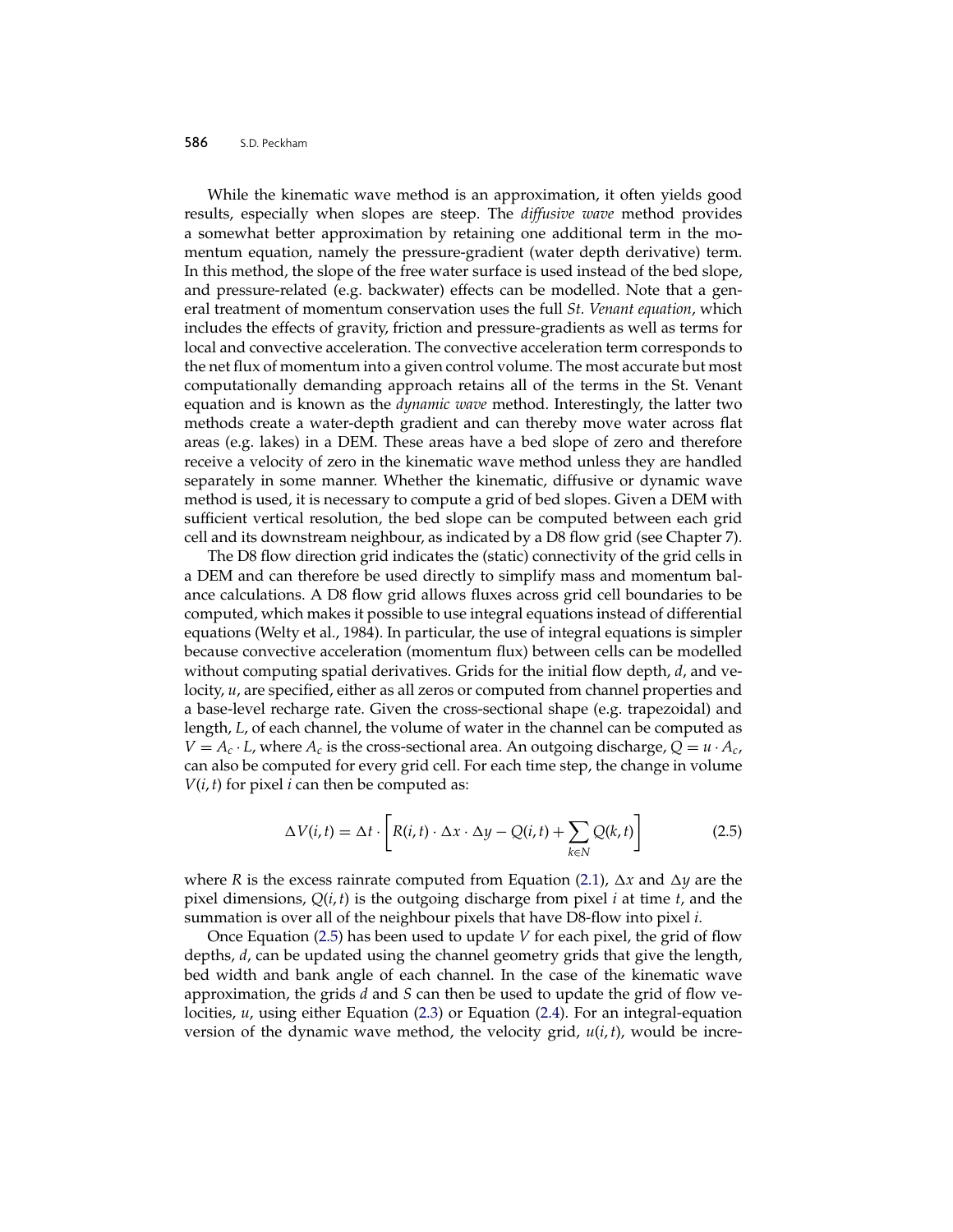mented by an amount:

$$
\Delta u(i,t) = \left(\frac{\Delta t}{d(i,t) \cdot A_w}\right) \cdot \left\{u(i,t) \cdot Q(i,t) \cdot (C-1) + \sum_{k \in \mathbb{N}} \left[u(k,t) - u(i,t) \cdot C\right] \cdot Q(k,t) - u(i,t) \cdot C \cdot R(i,t) \cdot \Delta x \cdot \Delta y + A_w \cdot \left[g \cdot d(i,t) \cdot S(i,t) - f(i,t) \cdot u^2(i,t)\right]\right\}
$$
\n(2.6)

where  $A_w$  is the wetted surface area of the bed,  $A_t$  is the top surface area of the channel and  $C = A_w/A_t$ . For overland grid cells,  $C = 1$ , and for channel grid cells  $C > 1$ .  $A_w$  and  $A_t$  are computed from the grid of channel lengths, L, and the assumed cross-sectional shape. In the last term,  $f \equiv \tau_b/(\rho \cdot u^2)$  is a dimensionless friction factor:

$$
f = \left[\frac{\kappa}{\ln(a \cdot \frac{d}{z_0})}\right]^2
$$
 (2.7)

which corresponds to the law of the wall, while  $f = g \cdot n^2 \cdot R_h^{-1/3}$  corresponds to Manning's equation. Instead of using the bed slope for *S* in Equation (2.6), the water surface slope would be computed from the DEM, *d* and the D8 flow direction grid. As the numerical approach shown here is *explicit*, numerical stability requires a small enough time step such that water cannot flow across any grid cell in less than one time step. If  $u_m$  is the maximum velocity, then we require  $\Delta t < \Delta x/u_m$ for stability.

#### 2.5 The overland flow process

The fundamental concept of *contributing area* was introduced in previous chapters (see Chapter 7). Grid cells with a sufficiently large contributing area will tend to have higher and more persistent surface fluxes and channelised flow. Conversely, grid cells with small contributing areas will tend to have lower, intermittent fluxes. The intermittent nature of runoff-generating events, and the increased likelihood that small amounts of water will be fully consumed by infiltration or evapotranspiration make it even more likely that grid cells with small contributing areas will have little or no surface flux for much of the time. In addition, the *relative roughness* of the surface (typical height of roughness elements divided by the water depth) is higher for smaller contributing areas so that frictional processes will be more efficient at slowing the flow. Under these circumstances the shear stress<sup>1</sup> on the land-surface will tend to be too small to carve a channel or too infrequent to maintain a channel.

Any surface flux will be as so-called *overland* or *Hortonian* flow and will tend to flow in a sheet that wets the entire bottom surface of a grid cell control volume

<sup>1</sup> Proportional to the square of the flow velocity.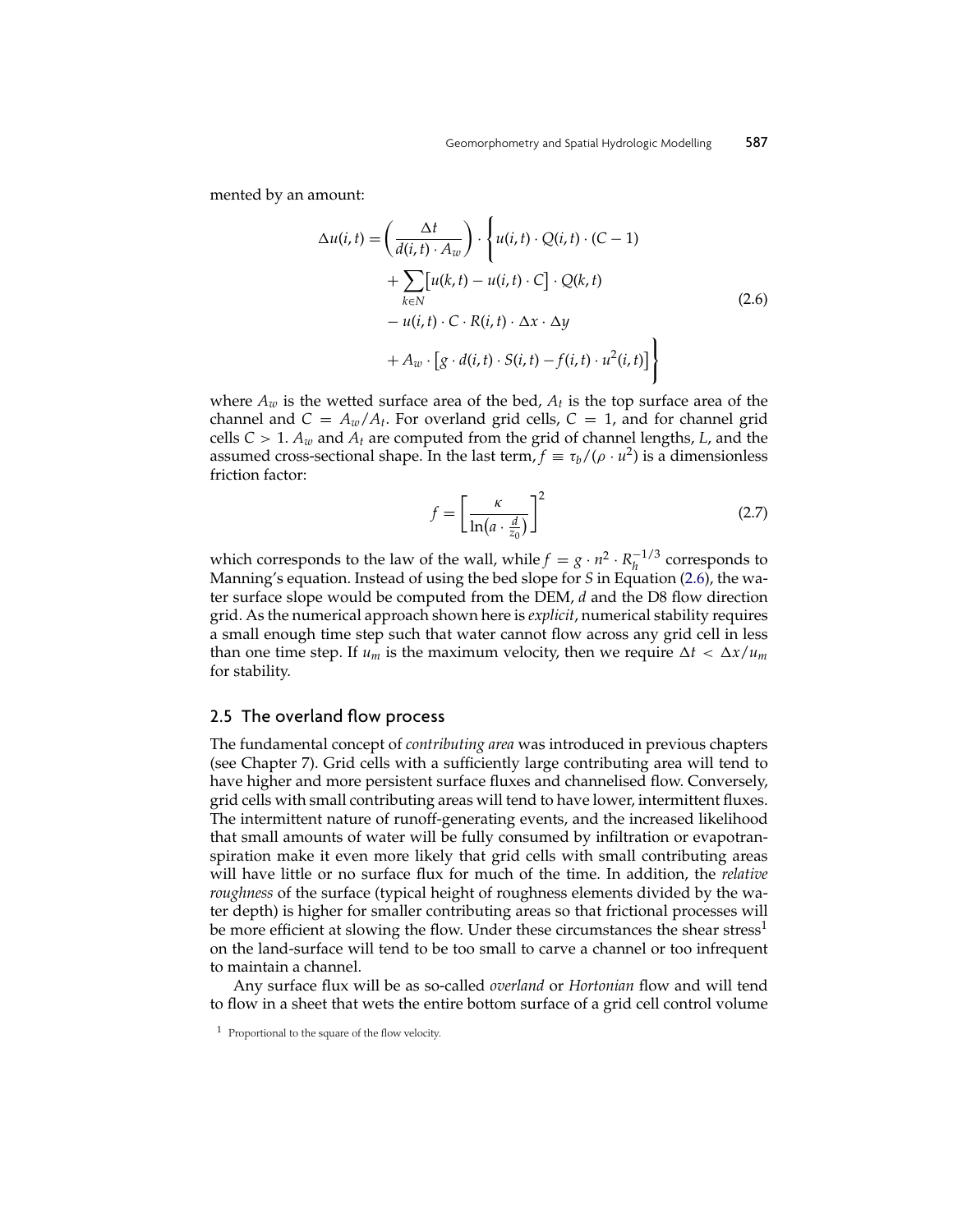during an event. This flow may be modelled with either a 1D or 2D approach, where the latter method would be required to model flood events that exceed the bankfull channel depth, e.g. a dam break. In this case both channelised and overland flow must be modelled for channel grid cells.

Some models, such as CASC2D (Julien and Saghafian, 1991) have a *retention depth* (surface storage) that must be exceeded before overland flow begins. Note that for sheet flow, the hydraulic radius,  $R_h$  is very closely approximated by the flow depth, *d*. If *w* is the width of the grid cell projected in the direction of the flow, then the wetted area is given by *w d* and the "*wetted perimeter*" is given by *w*. It follows that the hydraulic radius is equal to *d*. It has been found by Eagleson (1970) and many others since that Manning-type equations can be used to compute the flow velocity for overland flow, but that a very large "Manning's *n*" value of around 0.3 or higher is required, versus a typical value of 0.03 for natural channels.

#### 2.6 The evaporation process

Evaporation is a complex, essentially vertical process that moves water from the Earth's surface and subsurface to the atmosphere. As with the snowmelt process, the most sophisticated approach is based on a full surface energy balance in which topographic effects can be incorporated by including grids of slope and aspect in the solar radiation model. However, since much of the required input data is typically unavailable, a number of simpler models have been proposed. The *Priestley–Taylor* (Priestley and Taylor, 1972; Rouse and Stewart, 1972; Rouse et al., 1977; Zhang et al., 2000) and *Penman–Monteith* models (Beven, 2000; Dingman, 2002) and their variants are two simplified approaches that are used widely. Sumner and Jacobs (2005) provide a comparison of these and other methods.

Whatever method is used, the end result is a grid sequence of evapotranspiration rates, *E*, that is then used in Equation (2.1). Some distributed hydrologic models have additional routines for modelling the amount of water that is moved from the root zone of the subsurface to the atmosphere by the transpiration of plants. A separate submodel is sometimes used to model the variation of soil temperature with depth, especially for high-latitude applications.

#### 2.7 The infiltration process

The process of infiltration is also primarily vertical, but is arguably the most complex hydrologic process at work in a basin. It has a first-order effect on the hydrologic response of watersheds, and is central to problems involving surface soil moisture. It operates in the *unsaturated zone* between the surface and the water table and represents an interplay between absorption due to capillary action and the force of gravity. A variety of factors make realistic modelling of infiltration difficult, including the nature of boundary conditions at the surface, between soil layers and at the water table (a moving boundary). Variables such as hydraulic conductivity can vary over orders of magnitude in both space and time and the equations are strongly nonlinear.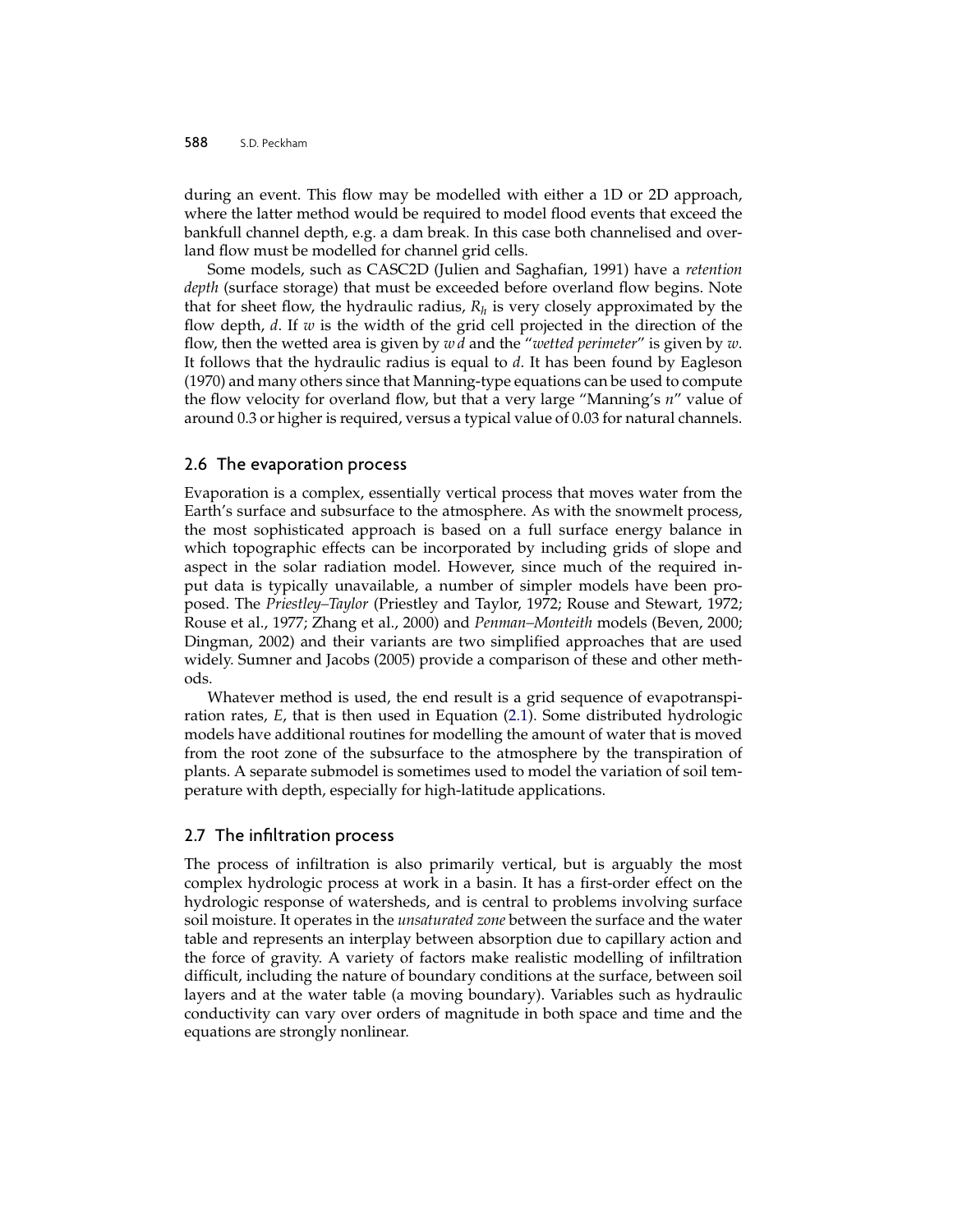As pointed out by many authors, including Smith (2002), it is generally not sufficient to simply use spatial averages for input parameters, and best methods for parameter estimation are an active area of research. So-called macropores may be present and must then be modelled separately since they do not conform to the standard notion of a porous medium. Discontinuous permafrost may also be present in high-latitude watersheds. Smith (2002) provides an excellent reference for infiltration theory, ranging from very simple to advanced approaches.

Most spatial hydrologic models use a variant of the *Green–Ampt* or *Smith– Parlange* method for modelling infiltration (Smith, 2002). However, these are simplified approaches that are intended for the relatively simple case where there is:

- a single storm event,
- a single soil layer and
- no water table.

While they can be useful for predicting flood runoff, they are not able to address many other problems of contemporary interest, such as:

- **(1)** redistribution of the soil moisture profile between runoff-producing events,
- **(2)** drying of surface layers due to evaporation at the surface,
- **(3)** rainfall rates less than *Ks* (saturated hydraulic conductivity),
- **(4)** multiple soil layers with different properties, and
- **(5)** the presence of a dynamic water table.

In order to address these issues and to model surface soil moisture a more sophisticated approach is required.

Infiltration in a porous medium is modelled with four basic quantities which vary spatially throughout the subsurface and with time. The *water content*, θ, is the fraction of a given volume of the porous medium that is occupied by water, and must therefore always be less than the *porosity*,  $\phi$ . In the case of soils,  $\theta$  represents the *soil moisture*. The *pressure head* (or capillary potential),  $\psi$ , is negative in the unsaturated zone and measures the strength of the capillary action. It is zero at the water table and positive below it. The *hydraulic conductivity*, *K*, has units of velocity and depends on the gravitational constant, the density and viscosity of water and the intrinsic permeability of the porous medium.

*Darcy's Law*, which serves as a good approximation for both saturated and unsaturated flow, implies that the vertical flow rate, *v*, is given by:

$$
v = -K \cdot \frac{dH}{dz} = K \cdot \left(1 - \frac{d\psi}{dz}\right)
$$
 (2.8)

since  $H = \psi - z$  (and *z* is positive downward). Conservation of mass for this problem takes the form:

$$
\frac{\partial \theta}{\partial t} + \frac{\partial v}{\partial z} = J \tag{2.9}
$$

where *J* is an optional source/sink term that can be used to model water extracted by plants. Inserting Equation (2.8) into Equation (2.9) we obtain *Richards' equation*:

$$
\frac{\partial \theta}{\partial t} = \frac{\partial}{\partial z} \bigg[ K \cdot \left( \frac{\partial \psi}{\partial z} - 1 \right) \bigg] \tag{2.10}
$$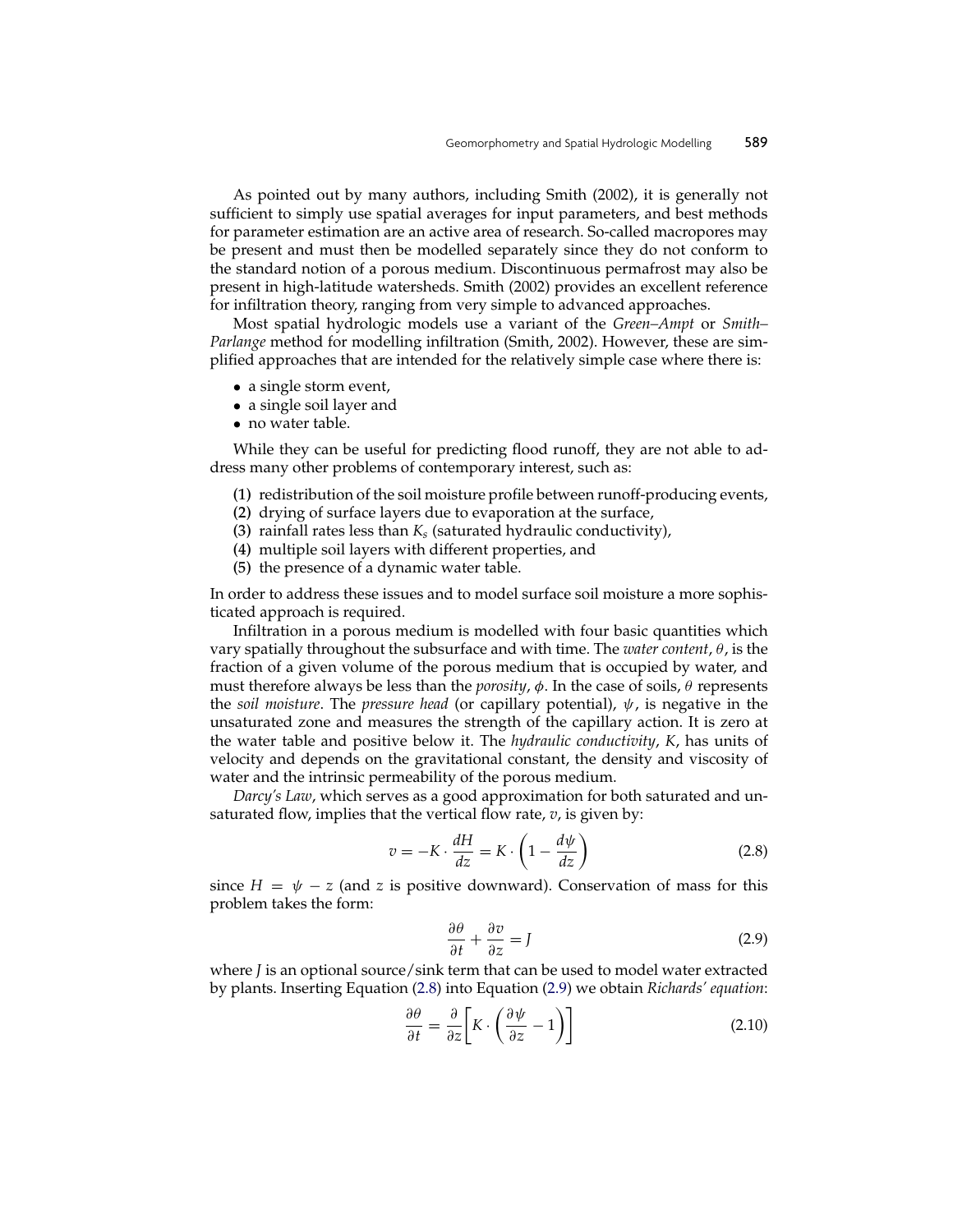for vertical, one-dimensional unsaturated flow. Many spatial models solve this equation numerically to obtain a profile of soil moisture vs. depth for every grid cell, between the surface and a dynamic water table. However, in order to solve for the four variables,  $\theta$ ,  $\psi$ , K and *v*, two additional equations are required in addition to Equations (2.8) and (2.9). These extra equations have been determined empirically by extensive data analysis and are called *soil characteristic functions*.

The soil characteristic functions most often used are those of Brooks and Corey (1964), van Genuchten (1980) and Smith (1990). Each expresses *K* and  $\psi$  as functions of  $\theta$  and contains parameters that depend on the porous medium under consideration (e.g. sand, silt, or loam).

The *transitional Brooks–Corey method* combines key advantages of the Brooks– Corey and van Genuchten methods (Smith, 1990, 2002, pp. 18–23). Water content, θ, is first rescaled to define a quantity called the *effective saturation*:

$$
\Theta_e = \frac{\theta - \theta_r}{\theta_s - \theta_r} \tag{2.11}
$$

that lies between zero and one. Here, θ*<sup>s</sup>* is the *saturated water content* (slightly less than the porosity,  $\phi$ ) and  $\theta_r$  is the *residual water content* (a lower limit that cannot be lowered via pressure gradients). Hydraulic conductivity is then modelled as:

$$
K = K_s \cdot \Theta_e^{\epsilon} \tag{2.12}
$$

where  $K_s$  is the *saturated hydraulic conductivity* (an upper bound on K) and  $\epsilon =$  $(2+3\lambda)/\lambda$ , where  $\lambda$  is the *pore size distribution parameter*. Pressure head is modelled as:

$$
\psi = \psi_B \cdot \left[\Theta_e^{-c/\lambda} - 1\right]^{1/c} - \psi_a \tag{2.13}
$$

where  $\psi_B$  is the *bubbling pressure* (or *air-entry tension,*  $\psi_a$  is a small shift parameter (which may be used to approximate hysteresis or set to zero), *c* is the *curvature parameter* which determines the shape of the curve near saturation.

Equations  $(2.8)$ ,  $(2.9)$ ,  $(2.12)$  and  $(2.13)$  provide a very flexible basic framework for modelling 1D infiltration in spatial hydrologic models. The precipitation rate, *P*, the snowmelt rate, *M*, and evapotranspiration rate, *E*, are needed for the upper boundary condition. The vertical flow rate computed at the surface,  $v_0$ , determines *I* in Equation (2.1).

#### 2.8 The subsurface flow process

Once infiltrating water reaches the water table, the hydraulic gradient is such that it typically begins to move horizontally, roughly parallel to the land surface. The water table height may rise or fall depending on whether the net flux is downward (infiltration) or upward (exfiltration, due to evapotranspiration). Darcy's law [Equation (2.8)] continues to hold but  $K = K_s$ ,  $\theta = \theta_s \approx \phi$  and  $\psi = 0$  at the water table, with hydrostatic conditions ( $\psi > 0$ ) below it. More details on the equations used to model saturated flow are given by Freeze and Cherry (1979).

For shallow subsurface flow, various simplifying assumptions are often applicable, such as (1) the subsurface flow direction is the same as the surface flow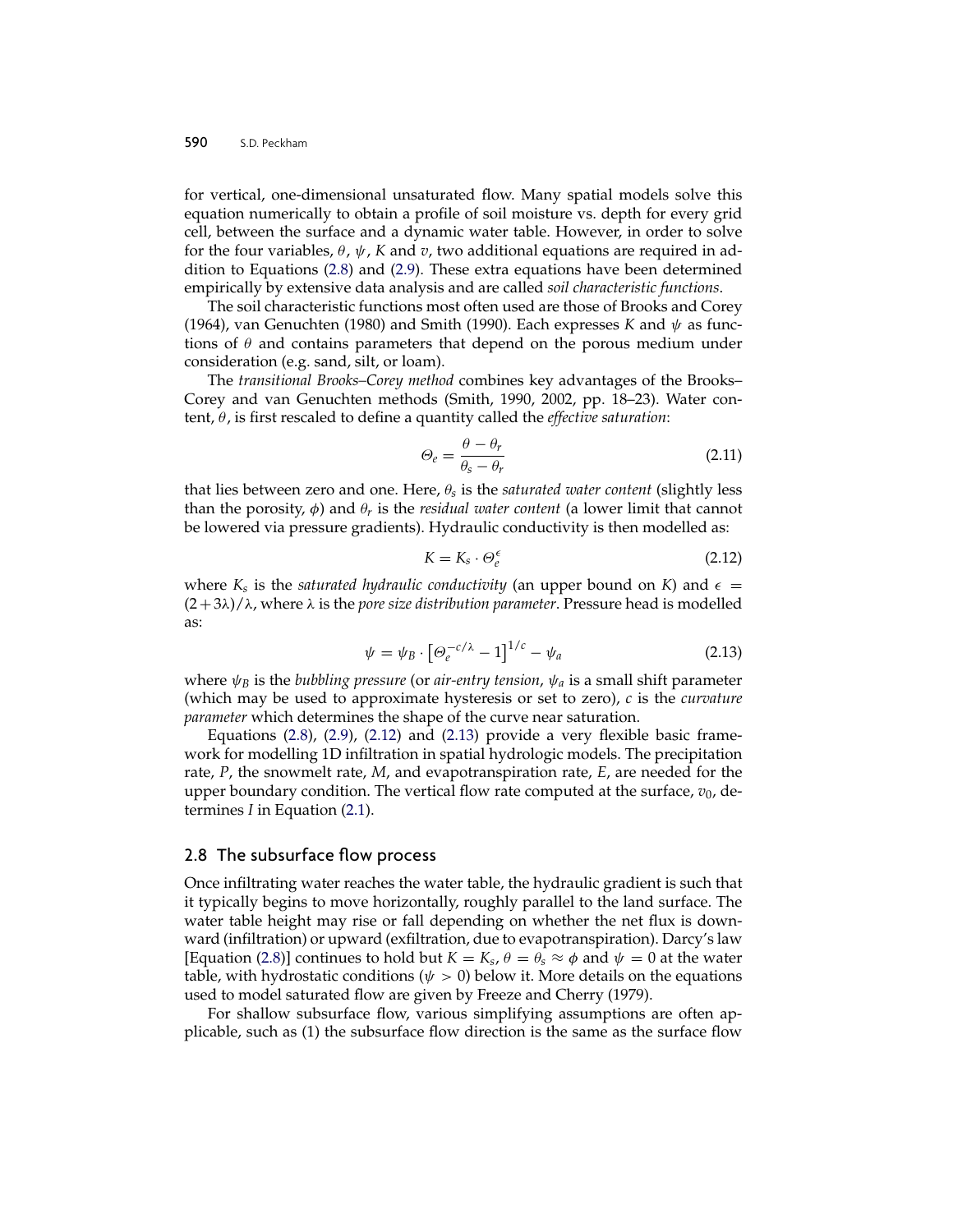direction and (2) the porosity decreases with depth. Under these circumstances the water table height can be modelled as a grid that changes in time, using a control volume below each DEM grid cell that extends from the water table down to an impermeable lower surface (e.g. bedrock layer). Infiltration then adds water just above the water table at a rate determined from Richard's equation and water moves laterally through the vertical faces at a rate determined by Darcy's law. The dynamic position of the water table is compared to the DEM; if it reaches the surface anywhere, then the rate at which water seeps to the surface provides a grid sequence, *G*, that is used in Equation (2.1). Multiple layers, each with different hydraulic properties and spatially-variable thickness can be modelled, but this increases the computational cost.

#### 2.9 Flow diversions: sinks, sources and canals

Flow diversions are present in many watersheds and may be modelled as another "process". Man-made canals or tunnels are often used to divert flow from one location to another, and usually cannot be resolved by DEMs. They are typically used for irrigation or urban water supplies. Tunnels may even carry flow from one side of a drainage divide to the other. Given the flow rate at the upstream end and other information such as the length of the diversion, these structures can be incorporated into distributed models. Diversions can be modelled by providing a mechanism (outside of the D8 framework) for transferring water between two non-adjacent grid cells. Sources and sinks may be man-made or natural and simply inject or remove flow from a point location at some rate. If the rate is known, their effect can also be modelled. It is increasingly uncommon to find watersheds that are not subject to human influences.

## **3. SCALE ISSUES IN SPATIAL HYDROLOGIC MODELS**

While the preceding sections may give the impression that spatial hydrologic modelling is simply a straight-forward application of known physical laws, this is far from true. Many authors have pointed out that physically-based mathematical models developed and tested at a particular scale (e.g. laboratory or plot) may be inappropriate or at least gross simplifications when applied at much larger scales. In addition, heterogeneity in natural systems (e.g. rainfall, snowpack, vegetation, soil properties) means that some physical parameters appearing in models may vary considerably over distances that are well below the proposed model scale (grid spacing). It is therefore a nontrivial question as to how (or whether) a small number of "*point*" measurements can be used to set the parameters of a distributed model. *Variogram analysis* provides one tool for addressing this problem and seeking a correlation length that may help to select an appropriate model scale. For some model parameters, remote sensing can provide an alternative to using point measurements.

The issue of *upscaling*, or how best to move between the measurement scale, process scale and model scale is very important and presents a major research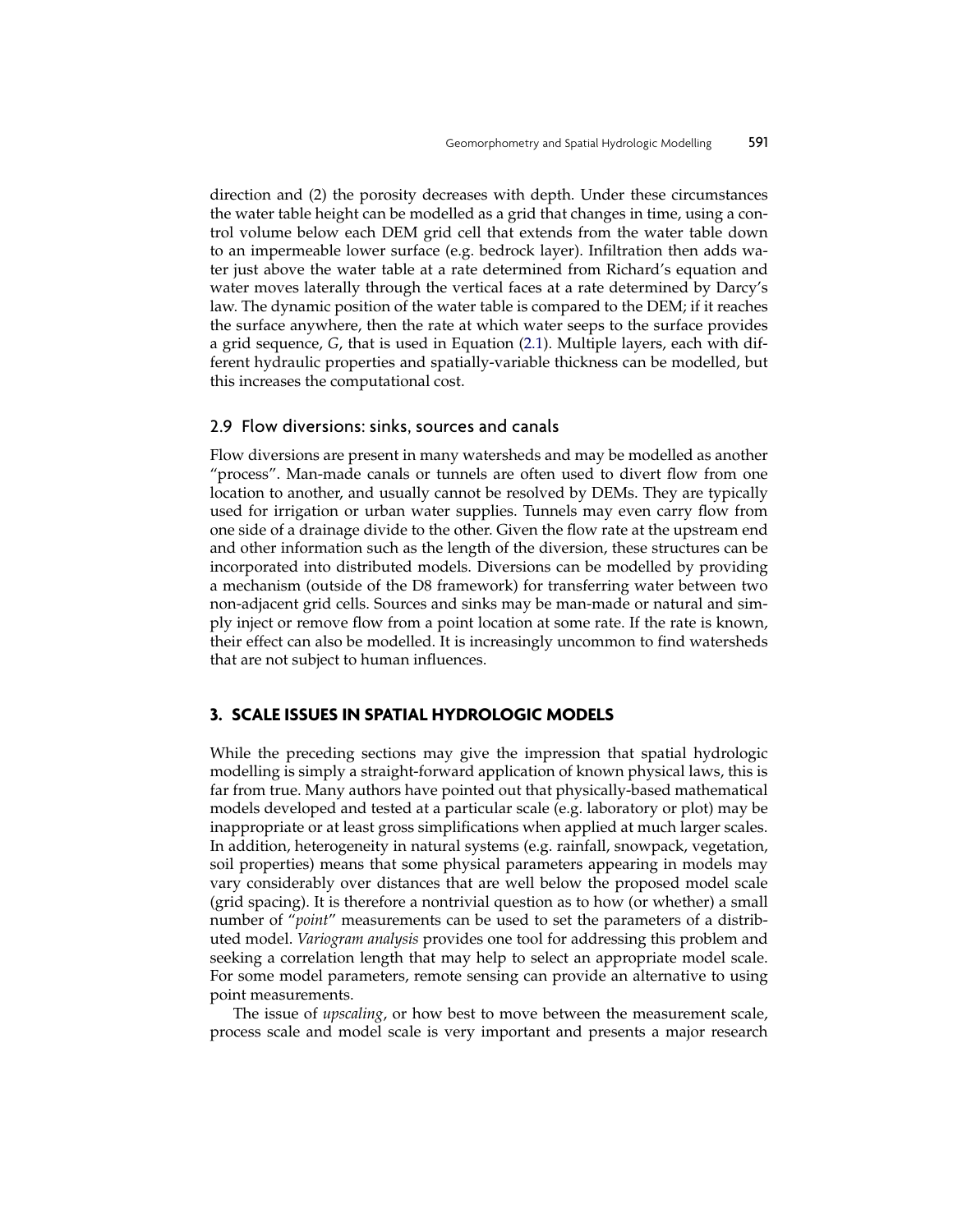challenge. A standard approach to this problem that has met with some success is the use of *effective parameters*. The idea is that using a representative value, such as a spatial average, might make it possible to apply a plot-scale mathematical model at the much larger scale of a model grid cell. Unfortunately, the models are usually nonlinear functions of their parameters so a simple spatial average is almost never appropriate. It is well-known in statistics that if *X* is some model parameter that varies spatially, *f* is a nonlinear<sup>2</sup> function and  $Y = f(X)$  is a computed quantity, then  $E[f(X)] \neq f(E[X])$ . Here *E* is the expected value, akin to the spatial average. So, for example, the mean infiltration rate over a model grid cell (and associated net vertical flux) cannot be computed accurately by simply using mean soil properties (e.g. hydraulic conductivity) in Richards' equation.

An interesting variant of the effective parameter approach is to parameterise the subgrid variability of turbulent flow fields by replacing the molecular viscosity in the time-averaged model equations with an *eddy viscosity* that is allowed to vary spatially. This approach is successfully used by many ocean and climate models and may provide conceptual guidance for hydrologic modelers.

When it comes to the channel network and D8 flow between grid cells, upscaling is even more complicated because there is a fairly abrupt change in process dominance at the *hillslope scale* which marks the transition from overland to channelised flow. As seen in Section 6 of Chapter 7, this scale depends on the region and is needed in the pruning step when extracting a river network from a DEM. If the grid spacing is small enough to resolve the local hillslope scale, then it is possible to classify each grid cell as either hillslope or channel. Each channel grid cell will typically contain a single channel with a width that is less than the grid spacing, as well as some "*hillslope area*". Momentum balance can be modelled as long as channel properties such as length and bed width are stored for each grid cell, and the vertical resolution of the DEM is sufficient to compute the bed slope. However, if the grid spacing is larger than the hillslope scale, then a single grid cell may contain a dendritic network vs. a single channel. This is a much more complicated situation, but it may still be possible to get acceptable results by modelling flow in the cell's dendritic network with a single "*effective*" channel, using effective parameters.

REMARK 3. *Physically-based mathematical models developed and tested at a particular scale (e.g. laboratory or plot)may be inappropriate or at least gross simplifications when applied at much larger scales. The issue of upscaling, or how best to move between the measurement scale, process scale and model scale is very important and represents a major research challenge.*

Using effective parameters and other upscaling methods, researchers have reported successful applications of spatial hydrologic models from the plot scale all the way up to the continental scale. Interestingly, the same model (e.g. MIKE SHE), but with very different parameter settings, can often be used at these two very different scales. While conventional wisdom suggests that traditional, lumped or semi-distributed models are better for large-scale applications, this has been

<sup>&</sup>lt;sup>2</sup> Anything other than  $a \cdot X + b$ .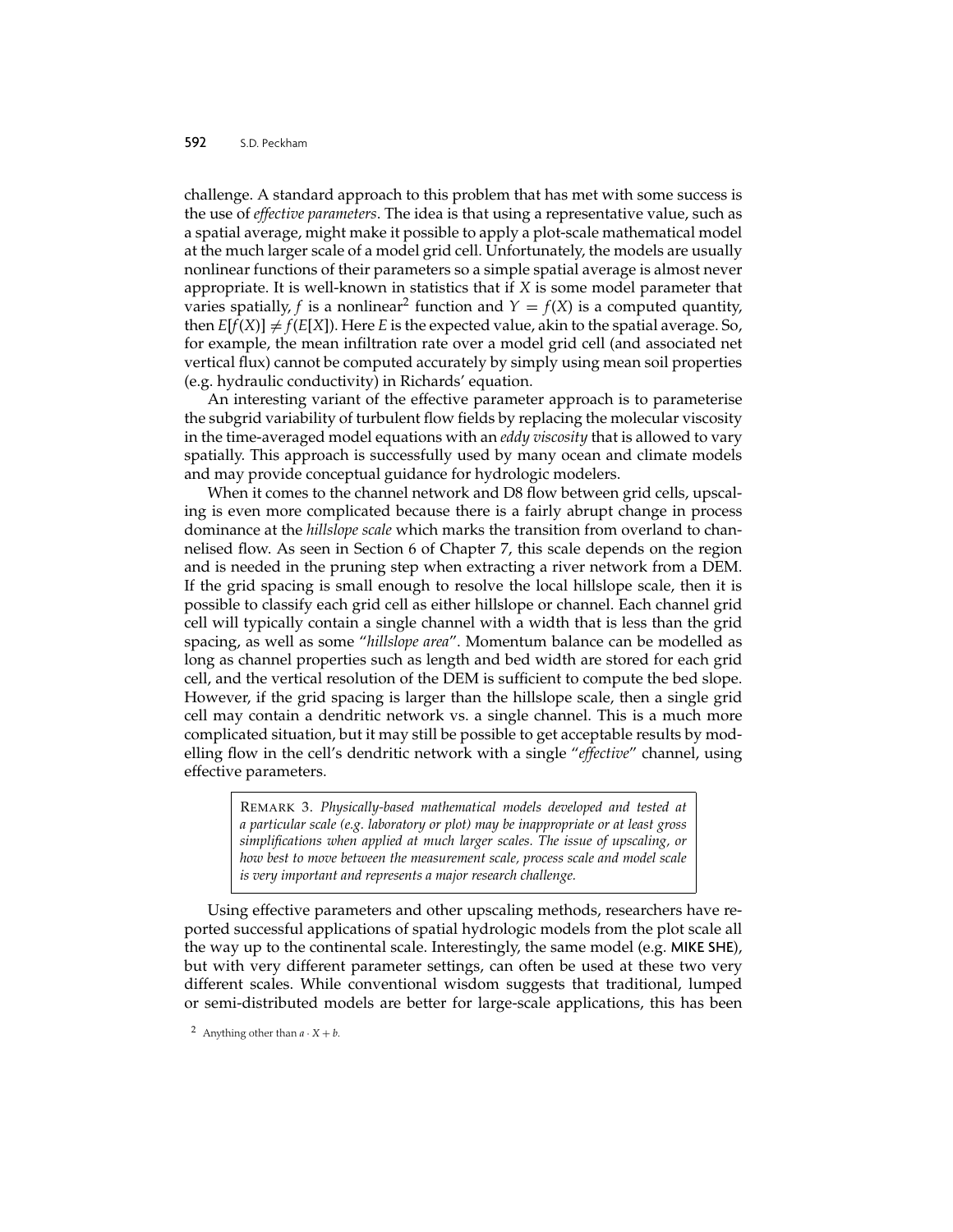largely for computational reasons and is becoming less of an issue. Note also that a distributed model is similar in many ways to a lumped model when a large grid spacing is used, although a lumped model may subdivide a watershed into a more natural set of linked control volumes.

Although much more work needs to be done on scaling issues, considerable guidance to modelers is available in the literature. Examples of some good general references include Gupta et al. (1986), Blöschl and Sivapalan (1995), Blöschl (1999a) and Beven (2000). References for specific processes include Dagan (1986) (groundwater), Gupta and Waymire (1993) (rainfall), Wood and Lakshmi (1993) (evaporation and energy fluxes), Peckham (1995b) (channel network geometry and dynamics), Woolhiser et al. (1996) (overland flow), Blöschl (1999b) (snow hydrology) and Zhu and Mohanty (2004) (infiltration).

## **4. PREPROCESSING TOOLS FOR SPATIAL HYDROLOGIC MODELS**

As explained in the previous sections, most spatially-distributed hydrologic models make direct use of a DEM and several DEM-derived grids, including a flow direction grid (aspect), a slope grid and a contributing area grid. Extraction of these grids from a DEM with sufficient vertical and spatial resolution is therefore a necessary first step and may require depression filling or burning in streamlines as already explained in detail in previous chapters (e.g. Chapters 4 and 7). But spatially-distributed models require a fair amount of additional information to be specified for every grid cell before any predictions can be made.

*Initial conditions* are one type of information that is required. Examples of initial conditions include the initial depth of water, the initial depth of snow, the initial water content (throughout the subsurface) and the initial position of the water table. Each of these examples represents the starting value of a dynamic variable that changes in time. *Channel geometry* is another type of required information, but is given by static variables such as length, bed width, bed slope, bed roughness height and bank angle. Each of these must also be specified for every grid cell or corresponding channel segment. *Forcing variables* are yet another type of information that is required and they are often related to weather. Examples include the precipitation rate, air temperature, humidity, cloudiness, wind speed, and clearsky solar radiation.

Each type of information discussed above can in principle be measured, but it is virtually impossible to measure them for every grid cell in a watershed. As a result of this fact, these types of measurements are typically only available at a few locations (i.e. stations) as a time series, and interpolation methods (such as the inverse distance method) must be used to estimate values at other locations and times. This important task is generally performed by a preprocessing tool, which may or may not be included with the distributed model.

REMARK 4. *A variety of pre- and postprocessing tools are required to support the use of spatial hydrologic models.*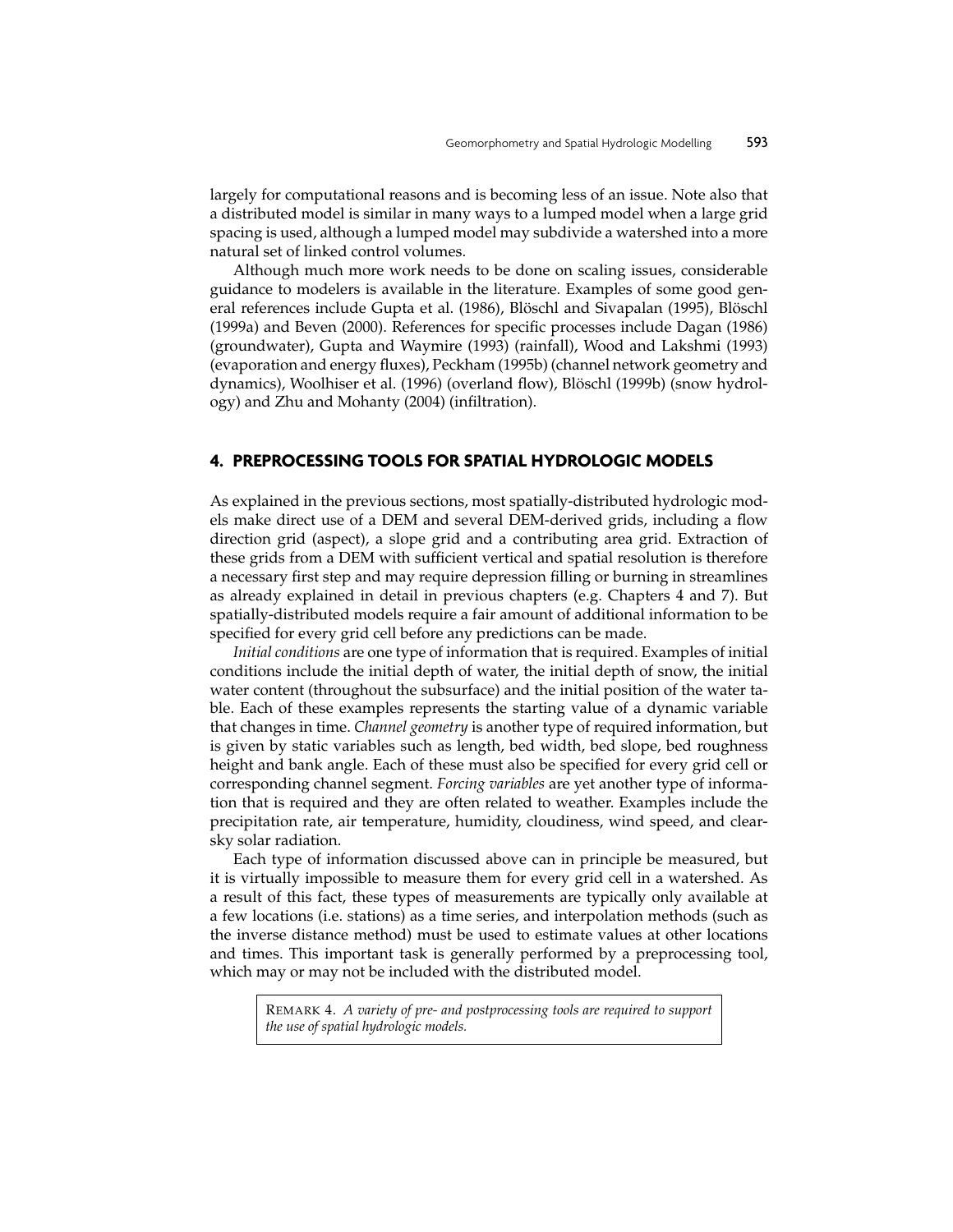Another important preprocessing step is to assign reasonable values for channel properties to every spatial grid cell. Some spatial hydrologic models provide a preprocessing tool for this purpose. One method for doing this is to parameterise them as best-fit, power-law functions of contributing area. That is, if *A* denotes a contributing area grid, then a grid of approximate channel widths can be computed via:

$$
w = c \cdot (A + b)^p \tag{4.14}
$$

where the parameters *c*, *b* and *p* are determined by a best fit to available data. The same approach can be used to create grids of bed roughness values and bank angles. This approximation is motivated by the well-known *empirical equations of hydraulic geometry* (Leopold et al., 1995) that express hydraulic variables as powers of discharge, and discharge as a power of contributing area. Measurements (e.g. channel widths) to determine best-fit parameters may be available at select locations such as gauging stations, or may be estimated using high-resolution, remotely-sensed imagery.

For an initial condition such as flow depth, an iterative scheme (e.g. Newton– Raphson) can be used to find a steady-state solution given the channel geometry and a baseflow recharge rate; this *normal flow* condition provides a reasonable initial condition. Alternately, a spatial model may be "*spun up*" from an initial state where flow depths are zero everywhere and run until a steady-state baseflow is achieved. Similar approaches could be used to estimate the initial position of the water table. Methods for estimating water table height based on wetness indices have also been proposed (see Section 6 in Chapter 7, Section 4.2 in Chapter 8 and Beven, 2000). Any of these approaches may be implemented as a preprocessing tool.

When energy balance methods are used to model snowmelt or evapotranspiration, it is necessary to compute the net amount of shortwave and longwave radiation that is received by each grid cell. As part of this calculation one needs to compute the *clear-sky solar radiation* as a grid stack indexed by time. The concepts behind computing clear-sky radiation are discussed in Section 3.1 of Chapter 8 and are also reviewed by Dingman (2002, Appendix E). The calculation uses celestial mechanics to compute the declination and zenith angle of the sun, as well as the times of local sunrise and sunset. It also takes the slope and aspect of the terrain into account (as grids), along with several additional variables such as surface albedo, humidity, dustiness, cloudiness and optical air mass. A general approach models direct, diffuse and backscattered radiation.

Another useful type of preprocessing tool is a rainfall simulator. One method for simulating space-time rainfall uses the mathematics of *multifractal cascades* (Over and Gupta, 1996) and reproduces many of the space–time scaling properties of convective rainfall.

It should be noted that DEMs with a vertical resolution of one meter do not permit a sufficiently accurate measurement of channel slope using the standard, local methods of geomorphometry. Channel slopes are often between  $10^{-2}$  and  $10^{-5}$ , but for a DEM with vertical and horizontal resolutions of 1 and 10 meters,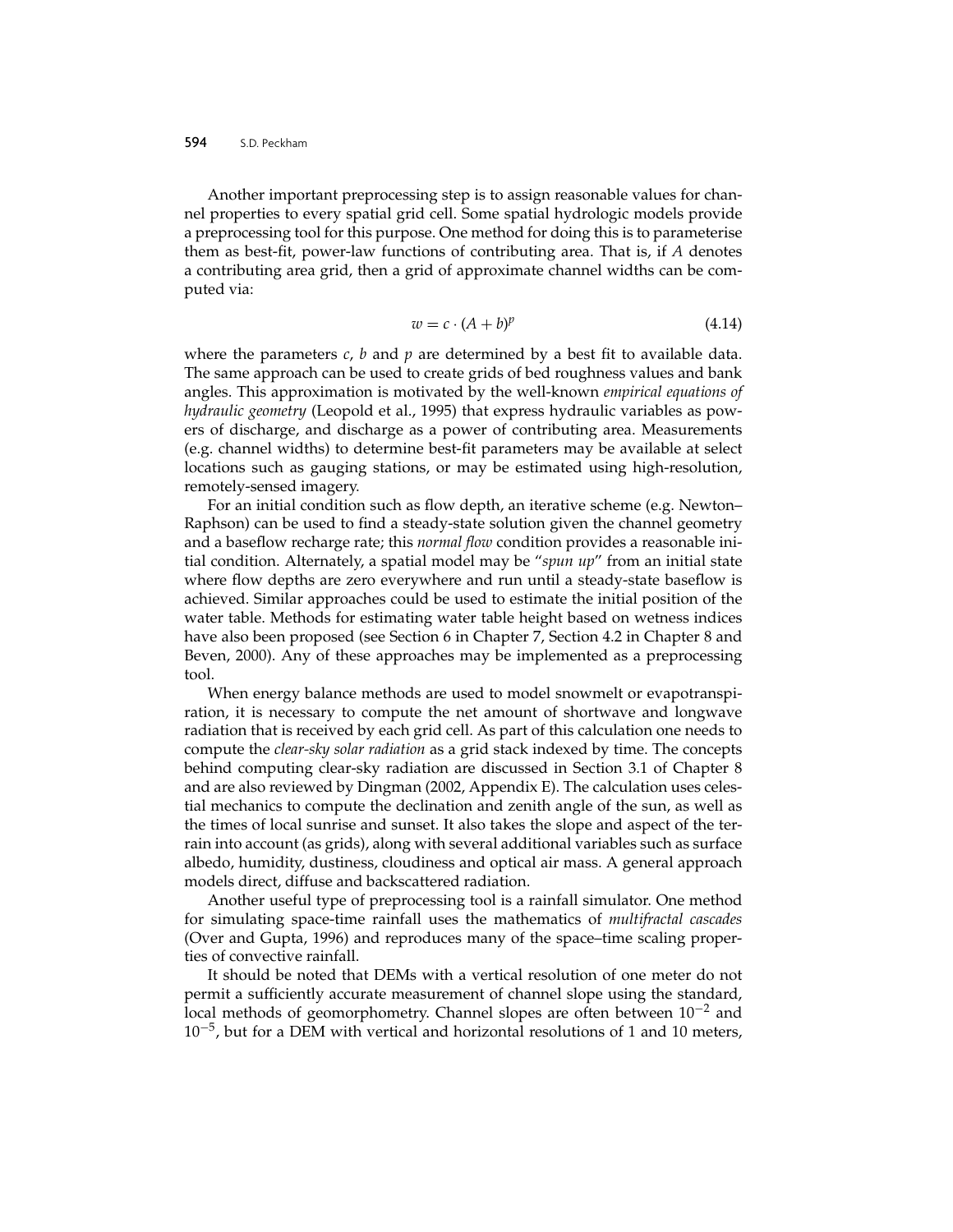respectively, the minimum resolvable (nonzero) slope is 0.1. The author has developed an experimental "*profile-smoothing*" algorithm for addressing this issue that is available as a preprocessing tool in the TopoFlow model.

## **5. CASE STUDY: HYDROLOGIC RESPONSE OF NORTH BASIN, BARANJA HILL**

As a simple example of how a spatial hydrologic model can be used to simulate the hydrologic response of a watershed, in this section we will apply the TopoFlow model to a small watershed that drains to the northern edge of the Baranja Hill DEM. This is the largest complete watershed in the Baranja Hill DEM, an area in Eastern Croatia that is used for examples throughout this book.

TopoFlow is a free, community-based, hydrologic model that has been developed by the author and colleagues. The TopoFlow project is an ongoing, opensource, collaborative effort between the author and a group of researchers at the University of Alaska, Fairbanks (L. Hinzman, M. Nolan and B. Bolton). This effort began with the idea of merging two spatial hydrologic models into one and adding a user-friendly, point-and-click interface. One of these models was a D8-based, rainfall-runoff model written by the author, which supported both kinematic and dynamic wave routing, as well as both Manning's formula and the law of the wall for flow resistance. The second model, called ARHYTHM, was written by L. Hinzman and colleagues (Zhang et al., 2000) for the purpose of modelling Arctic watersheds; it therefore contained advanced methods for modelling thermal processes such as snowmelt, evaporation and shallow-subsurface flow. In addition to its graphical user interface, TopoFlow now provides several different methods for modelling infiltration (from Green–Ampt to the 1D Richards' equation) and also has a rich set of preprocessing tools (Figure 3). Examples of such tools include a rainfall simulator, a data interpolation tool, a channel property assignment tool and a clear-sky solar radiation calculator.



**FIGURE 3** The main panel in TopoFlow.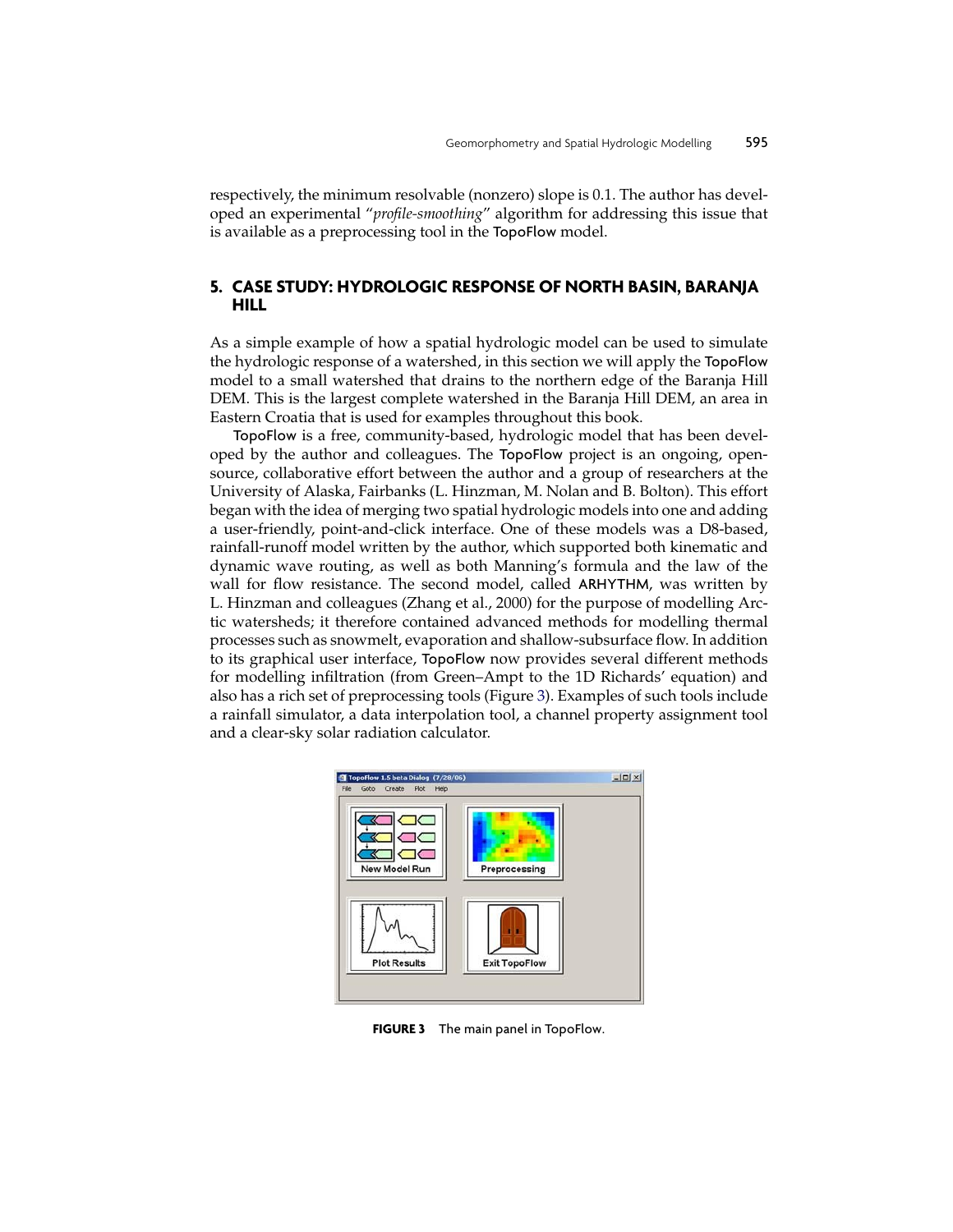

**FIGURE 4** Flow lines for the small basin near the north edge of the Baranja DEM, as extracted from a DEM by the D8 method. The flow lines are overlaid on a colour image that shows flow distance to the basin outlet. (See page 755 in Colour Plate Section at the back of the book.)

Before starting TopoFlow, RiverTools 3.0 (see Chapter 18) was used to clip a small DEM from the Baranja Hill DEM that contained just the north basin. This DEM had only 73 columns and 76 rows, but the same grid spacing of 25 meters. It had minimum and maximum elevations of 85 and 243 meters, respectively. RiverTools 3.0 was then used to extract several D8-based grids, including a flow direction grid, a slope grid, a flow distance grid and a contributing area grid. The drainage network above a selected outlet pixel (near the village of Popovac) was also extracted and had a contributing area of 1.84 square kilometers and a fairly large main-channel slope of 0.04 [m/m]. RiverTools automatically performs pitfilling when necessary (see Chapter 7) but this was not much of an issue for this DEM because of its relatively steep slopes. Figure 4 shows the D8 flow lines for this small watershed, overlaid on a grid that shows the flow distance to the edge of the bounding rectangle with a rainbow colour scheme.

The TopoFlow model was then started as a plug-in from within RiverTools 3.0. It can also be started as a stand-alone application using the IDL Virtual Machine, a free tool that can be downloaded from ITT Visual Information Solutions (http://www.ittvis.com/idl/). Figure 5 shows the wizard panel in TopoFlow that is used to select which physical processes to model and which method to use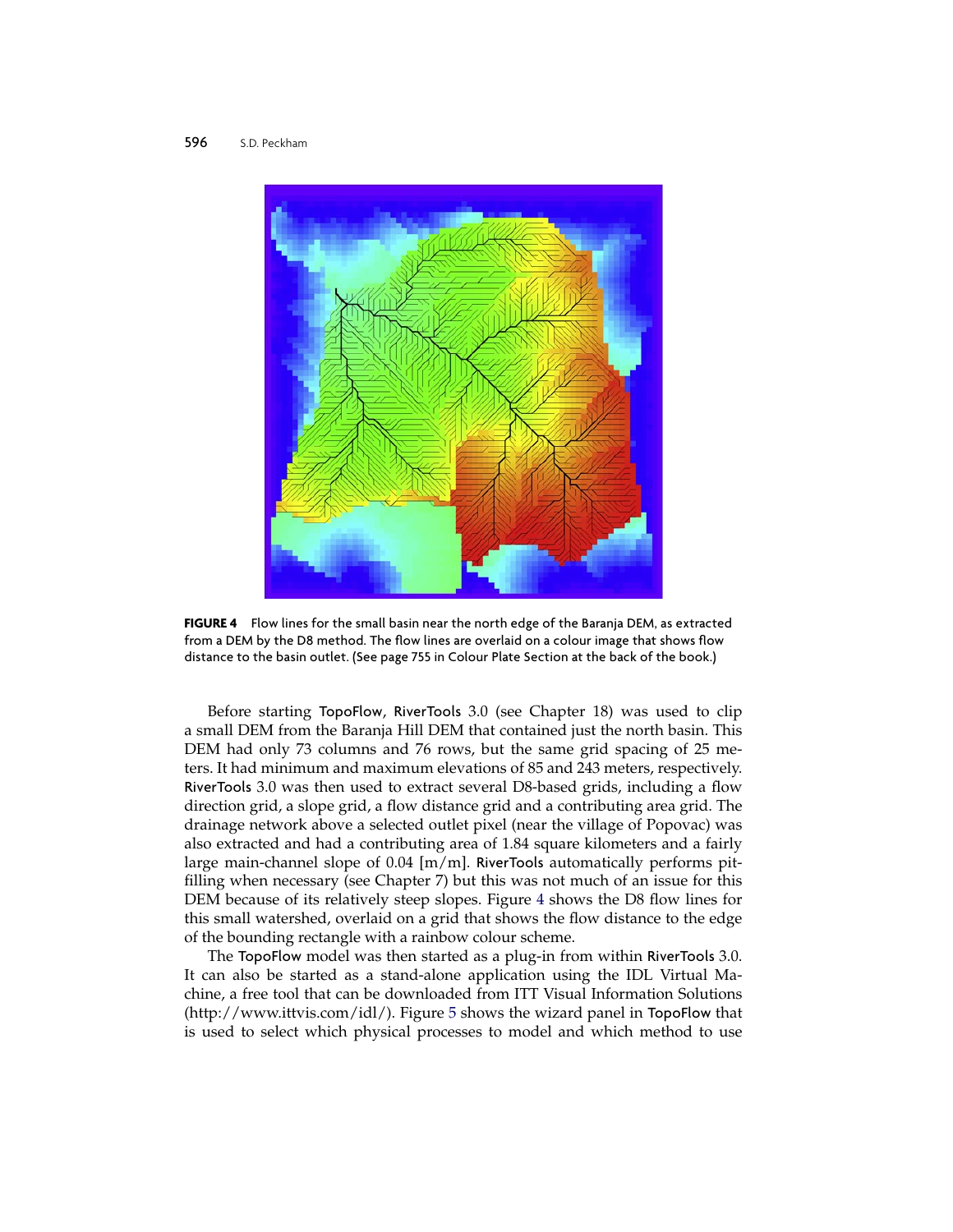| Physical process:   | Method to model process:          |                          |       |                  |      |
|---------------------|-----------------------------------|--------------------------|-------|------------------|------|
| Precipitation:      | Uniform in space, given durations |                          | Egns  | $ln_{\cdots}$    |      |
| Snowmelt:           | None                              | $\overline{\phantom{a}}$ | Eqns  | ln               | Out  |
| Evapotranspiration: | None                              | $\overline{\phantom{a}}$ | Egns  | ln.              | Out  |
| Infiltration:       | Simple Green-Ampt, single event   |                          | Eqns  | ln               | Out  |
| Subsurface flow:    | None                              | $\overline{\phantom{a}}$ | Eqns  | ln <sub>th</sub> | Out  |
| Channel flow:       | Kinematic Wave, Manning friction  |                          | Eqns  | ln               | Out  |
| Sediment flux:      | None                              | lw.                      | Egns  | ln               | Gut. |
| Diversions:         | None                              | $\overline{\phantom{a}}$ | Egns. | ln               |      |
|                     |                                   |                          |       |                  |      |

**FIGURE 5** A dialog in the TopoFlow model that allows a user to select which method to use (if any) to model each hydrologic process from a droplist of choices. Once a choice has been selected, clicking on the "*In*..." or "*Out*..." buttons opens an additional dialog for entering the parameters required by that method. Clicking on the "*Eqns*..." button displays the set of equations that define the selected method.

for each process. Several methods are provided for modelling each hydrologic process, including both simple (e.g. degree-day, kinematic wave) and sophisticated (e.g. energy balance, dynamic wave) methods. In this example, spatially uniform rainfall with a rate of  $100$  [mm/hr] and a duration of 4 minutes was selected for the Precipitation process, but gridded rainfall for a fixed duration or space-time rainfall as a grid stack of rainrates and a 1D array of durations could have been used. For the channel flow process, the kinematic wave method with Manning's formula for computing the flow velocity was selected. Clicking on the button labeled "*In*..." in the Channel Flow process row opened the dialog shown in Figure 6.

All of the input dialogs in TopoFlow follow this same basic template; either a scalar value can be entered in the text box or the name of a file that contains a time series, grid or grid sequence. The filenames of the previously extracted D8-based grids for flow direction and slope (from RiverTools) were entered into the top two rows of this dialog. The filenames for Manning's *n*, channel bed width and channel bank angle as grids were entered in the next three rows. These were created with a preprocessing tool in TopoFlow's Create menu that uses a contributing area grid and power-law formulas to parameterise these quantities.

If available, field measurements can be entered to automatically constrain the power-law parameters, but for this case study default settings were used. This resulted in a largest channel width of 4.1 meters, which may be too large for such a small basin (1.84 km<sup>2</sup>). The corresponding value of Manning's *n* was 0.02, which may similarly be too small. A value of 0.3 was used for overland flow. For this small watershed, a uniform scalar value of 1.0 was used for the channel sinuosity. The initial flow depth was set to 0.0 for all pixels, although TopoFlow has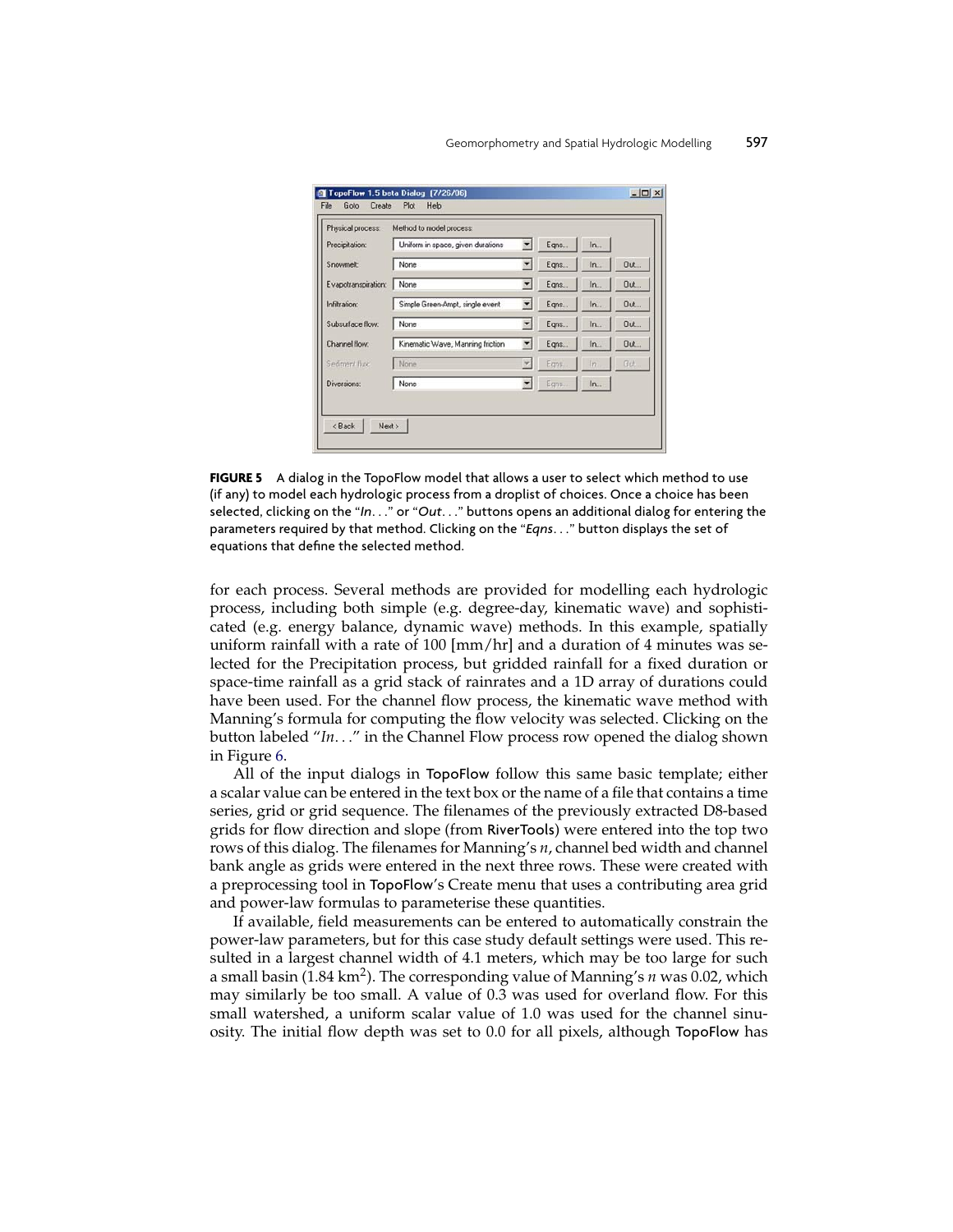| Variable:                 | Type:  | Scalar or Grid Filename:          | Units:      |
|---------------------------|--------|-----------------------------------|-------------|
| flow codes:               | Grid   | North_Basin_flow.rtg              | [none]      |
| bed slope:                | Grid   | North_Basin_slope.rtg             | [m/m]       |
| Manning n:                | Grid   | North_Basin_chan-n.rtg            | [s/m^(1/3)] |
| bed width:                | Grid   | North_Basin_chan-w.rtg            | [meters]    |
| bank angle:               | Grid   | North_Basin_chan-a.rtg            | [deg]       |
| sinuosity:                | Scalar | 1.0000000                         | [none]      |
| init depth:               | Scalar | 0.00000000                        | [meters]    |
| Channel process timestep: |        | 3.0000000<br>[seconds / timestep] |             |

**FIGURE 6** The TopoFlow dialog used to enter required input variables for the "*Kinematic Wave, Manning's n*" method of modelling channel flow. Notice that the data type (scalar, time series, grid or grid sequence) of each variable can be selected from a droplist. If the data type is "*Grid*", then a filename is typed into the text box. These names refer to grids that were created with preprocessing tools. Units are always shown at the right edge of the dialog.

another preprocessing tool for computing base-level channel flow depths in terms of an annual recharge rate and the other channel parameters. The channel process timestep at the bottom was set to a value of 3 seconds, as shown. This timestep was automatically estimated by TopoFlow as the largest timestep that would provide numerical stability. By clicking on the button labeled "*Out*..." in the Channel Flow process row, the dialog shown in Figure 7 was opened. This dialog allows a user to choose the type of output they want, and for which variables. TopoFlow allows user-selected output variables to be saved to files either as a time series (for one or more monitored grid cells) or as a grid stack indexed by time. The check boxes in Figure 7 indicate that a grid stack and a time series (at the basin outlet) should be created for every output variable. A sampling timestep of one minute was selected; this gives a good resolution of the output curves (e.g. *hydrograph*) but is much larger than the channel process timestep of 3 seconds that is required for numerical stability.

Once all of the input variables were set, the model was run with the infiltration process set to None. The resulting hydrograph is shown as the top curve in Figure 10. The "*Simple Green–Ampt, single event*" method was then selected from the droplist of available infiltration process methods. Clicking on the button labeled "*In*..." in the infiltration process row opened the dialog shown in Figure 8. Toward the bottom of this dialog, "*Clay loam*" was selected as the closest standard soil type and the default input variables in the dialog were updated to ones typical of this soil type. The initial value of the soil moisture, shown as theta\_i was changed from the default of 0.1 to the value 0.35. The infiltration process timestep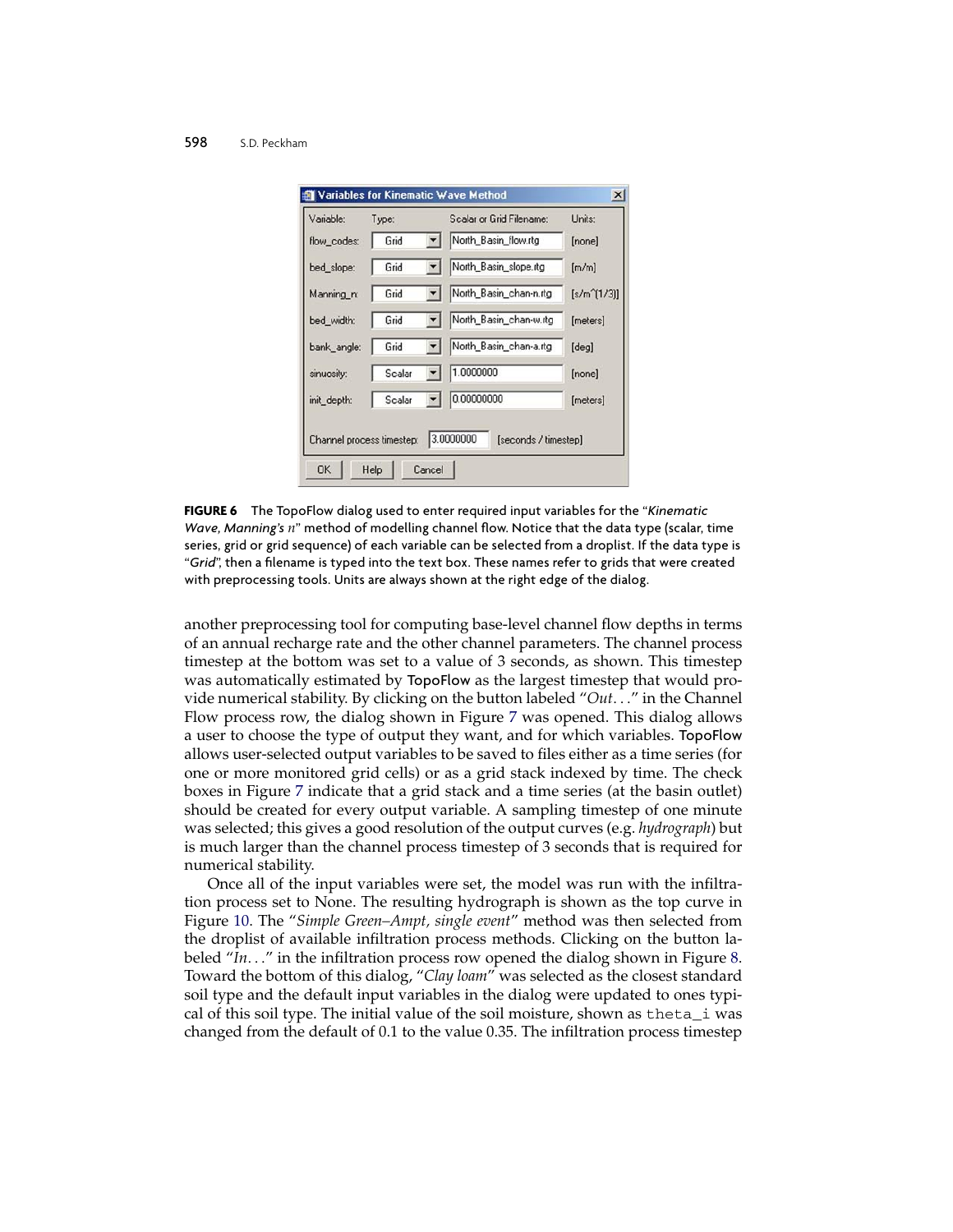| Grids to save:                                                                                                                                     | Output filename [".rts]: |
|----------------------------------------------------------------------------------------------------------------------------------------------------|--------------------------|
| $\nabla$ Discharge $[m^3/s]$                                                                                                                       | Case1_2D-Q.rts           |
| $\triangledown$ Velocity [m/s]                                                                                                                     | Case1_2D-u.rts           |
| $\triangledown$ Flow depth [m]                                                                                                                     | Case1_2D-d.rts           |
| $\triangledown$ Drag coeff. [none]                                                                                                                 | Case1_2D-f.rts           |
|                                                                                                                                                    |                          |
|                                                                                                                                                    | Output filename [".txt]: |
|                                                                                                                                                    | Case1_0D-Q.txt           |
|                                                                                                                                                    | Case1_0D-u.txt           |
|                                                                                                                                                    | Case1_0D-d.txt           |
| Values to save:<br>$\nabla$ Discharge $[m^3/8]$<br>$\triangledown$ Velocity [m/s]<br>$\triangledown$ Flow depth [m]<br>$\nabla$ Drag coeff. [none] | Case1_0D-f.txt           |

**FIGURE 7** The TopoFlow dialog used to choose how model output for the channel flow process is to be saved to files. Any output variable can be saved as either a time series for all monitored grid cells (in a multi-column text file) or as a sequence of grids. The time between saved values can be specified independently of the modelling timesteps.

| Variable: | Type:                                                         | Scalar or Grid Filename:                                                     | Units:           |  |
|-----------|---------------------------------------------------------------|------------------------------------------------------------------------------|------------------|--|
| K s:      | Scalar                                                        | 2.4500000e-006                                                               | [m/s]            |  |
| Ki        | Scalar                                                        | 5.5354832e-025                                                               |                  |  |
| theta s:  | $\mathbf{r}$<br>Scalar                                        | 0.476000                                                                     | [unitless]       |  |
| theta i:  | Scalar                                                        | 0.35000000                                                                   | [unitless]       |  |
| G:        | Scalar                                                        | 0.80400000                                                                   | [meters]         |  |
|           | Closest standard soil type:<br>Infiltration process timestep: | Clay Ioam<br>3.000000<br>Note: Timestep must not exceed min precip duration. | [sec / timestep] |  |

**FIGURE 8** The TopoFlow dialog used to enter required input variables for the "*Green–Ampt, single event*" method of modelling infiltration. Here, scalars have been entered for every variable and will be used for all grid cells. Choosing an entry from the "*Closest standard soil type*" droplist changes the input variable defaults accordingly and can be helpful for setting parameters when other information is lacking. This is also useful for educational purposes.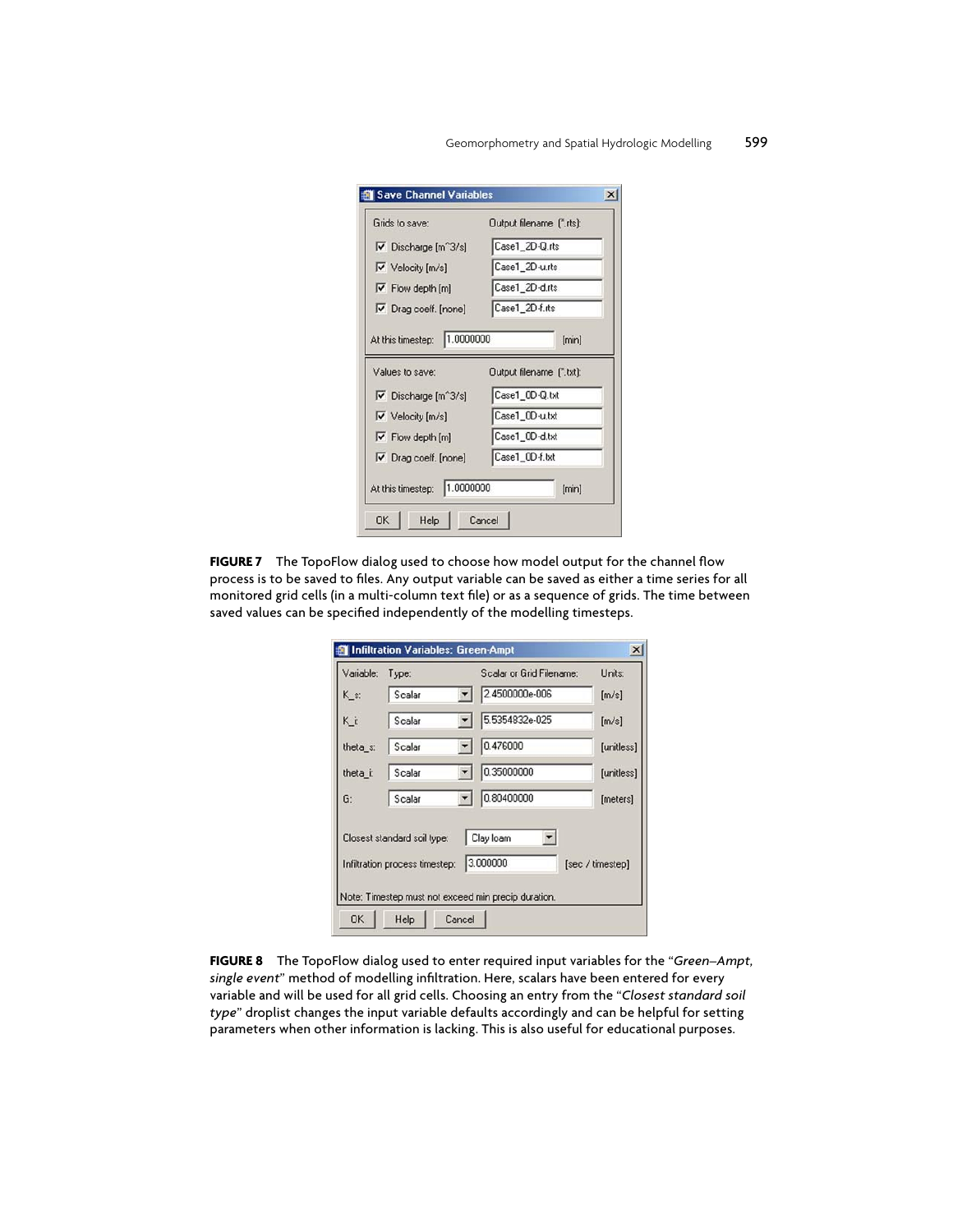

**FIGURE 9** The *Display* → *Grid Sequence* dialog in RiverTools 3.0 can be used to view grid stacks as animations or to view/query individual frames. The frame on the left is early in a simulation, and shows flood pulses starting to converge. The frame on the right shows the spatial pattern of discharge well into the storm.



**FIGURE 10** Two hydrographs, showing how the hydrologic response of the small basin differs in two simple test cases. Both cases use spatially uniform rainrate, but one also includes the effect of infiltration via the Green–Ampt method.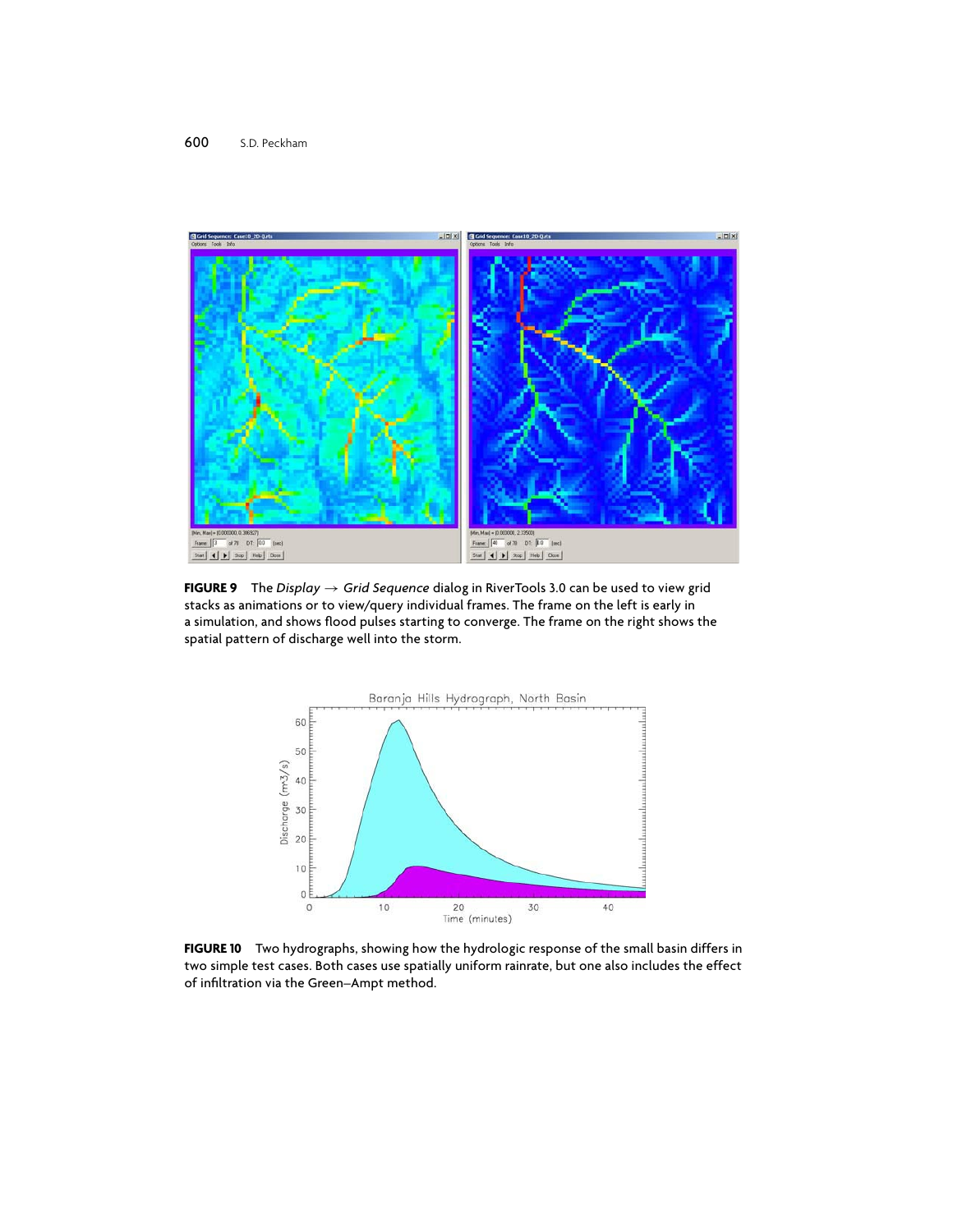listed toward the bottom of the dialog was changed to 3.0 seconds per timestep, in order to match<sup>3</sup> the time-step of the channel flow process. When the model was run again with these settings, it produced the hydrograph shown as the bottom curve in Figure 10. It can be seen that, as expected, the inclusion of infiltration resulted in a much smaller peak in the hydrograph and also caused the peak to occur somewhat later. At the end of a model run, any saved time series, such as a hydrograph, can be plotted with the  $Plot \rightarrow Function$  option. Similarly, any grid stack can be visualised as a colour animation with the  $Plot \rightarrow RTS$  *File* option. The RTS (RiverTools Sequence) file format is a simple and efficient format for storing a grid stack of data. RTS files may be used to store input data, such as space-time rainfall, or output data, such as space-time discharge or water depth. RiverTools 3.0 (see Chapter 18) has similar but more powerful visualisation and query tools, including the *Display*  $\rightarrow$  *Function* tool for functions (e.g. hydrographs and profiles), and the *Display*  $\rightarrow$  *Grid Sequence* tool for grid stacks (see Figure 9). The latter tool allows grid stacks to be viewed frame by frame or saved as AVI movie files. It also has several interactive tools such as (1) a Time Profile tool for instantly extracting a time series of values for any user-selected grid cell and (2) an Animated Profile tool for plotting the movement of flood waves along user-selected channels.

It is important to realise that TopoFlow can perform much more complex simulations without much additional effort at run time. It allows virtually any input variable to any process to be entered as either a scalar (constant in space and time), a time series (constant in space, variable in time), a grid (variable in space, constant in time) or a grid stack (variable in space and time). It can also handle much larger grids than the one used in this case study. Advanced programming strategies including pointers, C-like structures, dynamic data typing and efficient I/O are used throughout TopoFlow for optimal performance and the ability to handle large data sets.

#### **6. SUMMARY POINTS**

Spatially-distributed hydrologic models make direct use of many geomorphometric variables. Flow direction or aspect is used to determine connectivity, or how water moves between neighbouring grid cells, and this same flow direction is also commonly used for subsurface flow. Slope is one of the key variables needed to compute flow velocity for both overland and channelised flow. Both slope and aspect are used to compute clear-sky solar radiation, which may then be used by an energy-balance method to model rates of snowmelt and evapotranspiration. Channel lengths (between pixel centres) are used in computing flow resistance. Elevation can be used together with a lapse rate to estimate air temperature. Total contributing area can be used to determine whether overland or channelised flow is dominant in a given grid cell and can also be used together with scaling relationships to set channel geometry variables such as bed width and roughness for every grid cell.

<sup>3</sup> It can often be set to a much larger value (minutes to hours).